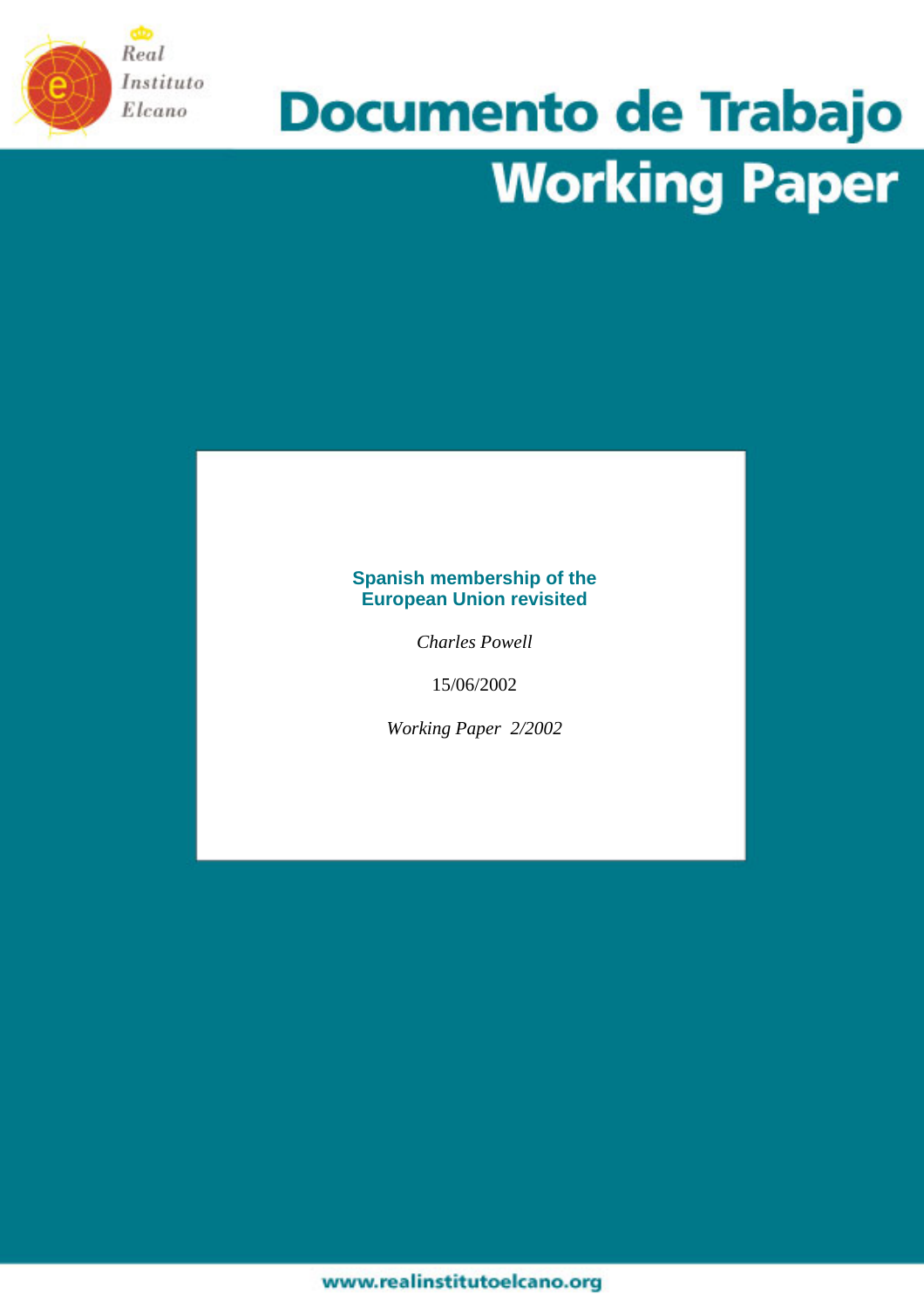# **Spanish membership of the European Union revisited[1](#page-1-0)**

#### *Charles Powell*

#### **Introduction**

For obvious historical and political reasons, until very recently much of the academic literature on Spain and the EC/EU had centred on issues such as the struggle for accession and the domestic consequences of membership. In recent years, however, the focus of analysis has begun to shift towards considerations of Spain as an actor within the EC/EU, and hence its contribution to the overall process of European integration.<sup>[2](#page-1-1)</sup> In keeping with this trend, this paper will attempt to explore Spain's evolving position and concerns within the EC/EU since accession in 1986, with a view to identifying continuities and innovations in both policy substance and style. More specifically, it will seek to identify both the domestic and external variables that explain the evolution of Spain's European policy over time. In order to do so, it is probably useful to divide this period into three distinct phases: a) the period running from Spain's accession in 1986 to the Maastricht European Council of 1991, during which its European policy was first defined; b) a period of crisis and (partial) redefinition of priorities, which began at Maastricht and ended with the departure of Felipe González in 1996 after thirteen years in office; and c) the years since 1996, under the premiership of José María Aznar.<sup>[3](#page-1-2)</sup>

Before seeking to identify the changes which have taken place in Spain's European policy since 1986 it is perhaps pertinent to attempt to identify the more permanent 'structural' constraints within which it has evolved. Firstly, in geostrategic terms, Spain may be considered a middle-ranking Western European regional power, with security interests in the Eastern Atlantic (because of the Canary Islands) and the Western Mediterranean (not least due to Ceuta and Melilla, two North African enclaves which are constitutionally on a par with the autonomous communities of the Spanish mainland, and therefore an integral part of the Spanish state). In economic terms, Spain experienced a remarkable transformation during the years 1959-1974, later benefiting from periods of very high growth in the late 1980s and again in the late 1990s. By 2000, with a GDP per capita of \$19,180, its economy was the eleventh largest in the world, and the eighth among OECD countries. Nevertheless, at the turn of the new century its GDP per capita was still 16% below the EU-15 average. Though increasingly prosperous, then, during the period under consideration Spain has remained a major beneficiary of the EU's structural and cohesion funds and Spaniards have continued to think of their countryas being significantly poorer than the wealthier member states.<sup>4</sup> Finally, in institutional and political terms, Spain has tended to see itself as one of the EU's 'big five', given both the presence of two Spaniards in the Commission (on a par with Germany, France, Britain and Italy) and its eight votes in the Council of Ministers (only two less than the 'big four'). Admittedly, it is not easy to determine the impact of these institutional arrangements on Spain's ability to build (or block) alliances with other member states. However, as one author has noted, the task of Spanish policymakers may have been complicated by the fact that it is the only member of the EU that does not fit into any of the three categories into which all the others may be grouped: (i) the very prosperous and

<span id="page-1-0"></span> $<sup>1</sup>$  An earlier version of this paper was presented at the conference "From isolation to integration: 15 years of Spanish</sup> and Portuguese membership in Europe", held at the Minda de Gunzburg Centre for European Studies, Harvard University, 2-3 November 2001.

<span id="page-1-1"></span><sup>&</sup>lt;sup>2</sup> For a recent example, see Gillespie & Youngs (2000).

<span id="page-1-2"></span> $3$  I have borrowed this periodization –and much else besides-from Barbé (1999), pp. 153-77.

<span id="page-1-3"></span><sup>&</sup>lt;sup>4</sup> In 1995, 27% of those polled believed there was a great deal of economic disparity between Spain and its more developed neighbours, and a further 45% thought it was still considerable, while only 13% claimed there was little difference. Szmolka (1999), p. 25.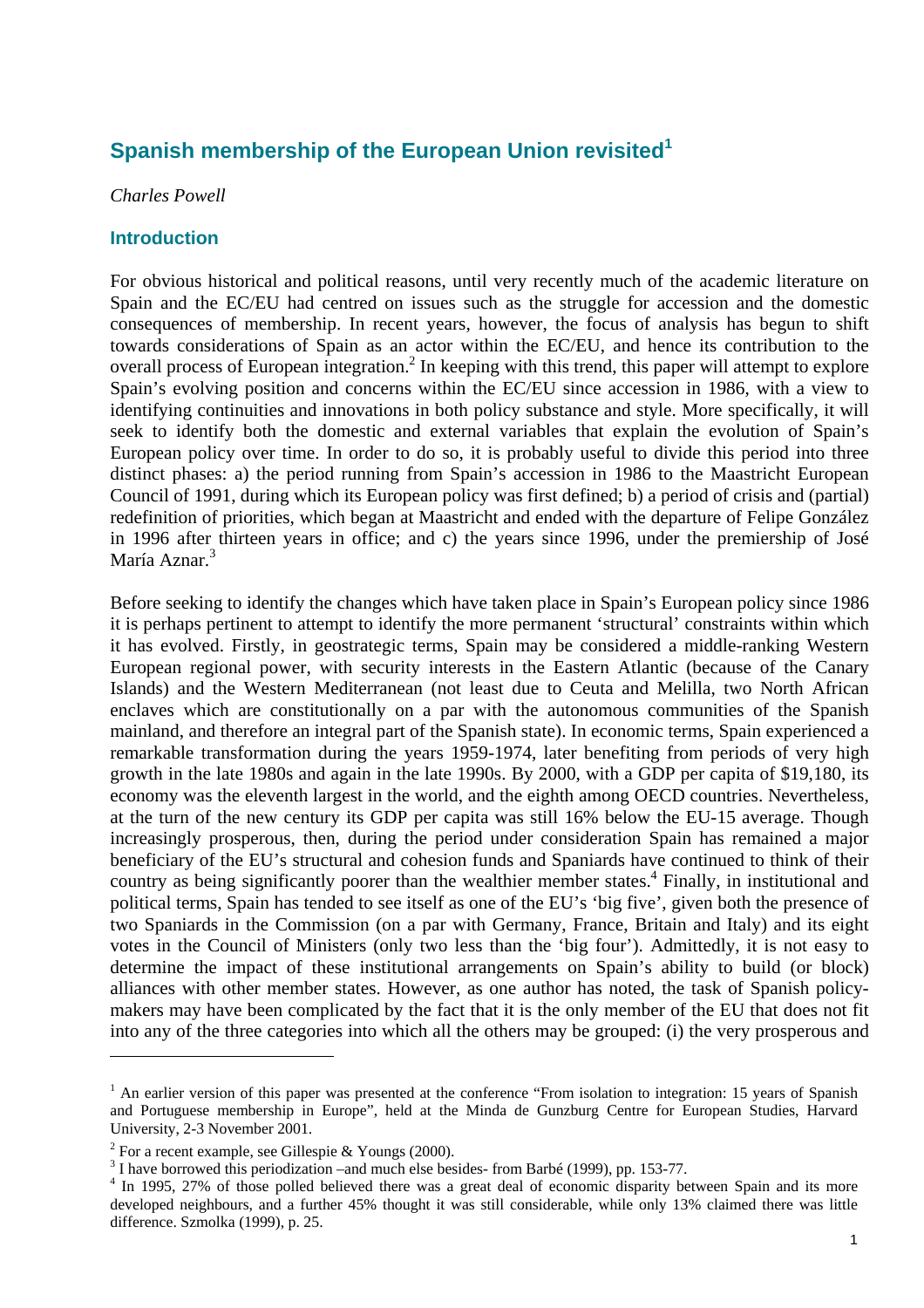large; (ii) the very prosperous and small; (iii) the less prosperous and small.<sup>[5](#page-2-0)</sup>

From accession to Maastricht (1986-1991): the golden years of Spanish membership. This first period may be seen in terms of the Spanish government's efforts to define a European policy aimed at maximising both the internal and external benefits resulting from membership. At the domestic level, this phase reflects the authority and popularity of a government which had won an unprecedented absolute majority in 1982, only gradually eroded in the 1986 and 1989 elections, a situation largely attributable to the leadership of a highly charismatic prime minister, Felipe González, who was closely identified with the accession negotiations and the 'European project' as a whole. It is also important to note in this context that, unlike Portugal and Greece, in Spain the goal of EC membership had always enjoyed the enthusiastic support of all major social and political actors. (Amongst other reasons, this was due to the fact that the extent of Spain's exclusion from the international community on account of the authoritarian nature of Franco's regime was far greater; Portugal under Salazar, for example, belonged to EFTA as well as NATO. Be this as it may, throughout the 1980s, domestic public opinion was consistently favourable to the notion of European integration, and to Spain's participation in it. Initially, however, Spaniards were somewhat sceptical about the benefits of membership, an attitude that only began to improve in the final years of the decade.<sup>6</sup> At the EC level, the early stages of Spanish membership were marked by the debates leading to the adoption of the Single European Act (SEA) in 1987, and the subsequent implementation of the '1992 programme', culminating in the establishment of the single market.

Partly so as to overcome the fears expressed by some members states about the Iberian enlargement, Madrid's first priority was to convince them that it was a constructive, responsible partner, capable of developing an 'Europeanist' approach which transcended narrow national interest. To put it very bluntly, Spain had to prove that it would not be another Greece. In practice, this meant supporting initiatives which would further the 'deepening' of the EC, and in particular the single market programme, without seeming to demand too much in return. In a sense, the SEA complicated matters for Spain, because its implementation would coincide with the seven-year transition period during which its industrial products (and many of its agricultural goods) would gradually be exposed to European competition. However, the Commission had effectively acknowledged that fresh regional, structural, and development funds would have to be made available to enable less developed members to adapt to the single market, Spain being one of the largest potential beneficiaries. Rather than seeking to limit its impact, the government thus set out to use the single market programme as a catalyst for domestic economic reform, while at the same time stressing that it was in the EC's interest to reduce the regional differences and structural shortcomings of the poorer states. Consequently, the view that a 'deepening' of the EC was fully compatible with the promotion of national interest rapidly gained currency in Madrid, as did the notion that the latter could best be furthered by presenting it as being in harmony with the interests of the EC as a whole.

The importance attributed by the Spanish authorities to the EC presidency during the first semester of 1989 is highly indicative of Madrid's early quest for respectability and credibility. Following the unexpectedly successful general strike staged in December 1988 in protest at the government's economic policy, a number of ministers had advocated calling early elections to strengthen the executive's position. However, González turned down this advice on the grounds that it would disrupt Spain's first presidency, and chose to go to the nation in October 1989 instead. Interestingly, polls revealed that Spaniards attributed far greater importance to this presidency than their British (1986), Belgian (1987), Danish (1987) or German (1988) counterparts, as was perhaps to be expected of a new member. Be this as it may, the presidency proved highly successful in domestic terms, and may well have contributed to the government's reasonably strong showing at the subsequent elections.

 $\overline{a}$  $<sup>5</sup>$  See Areilza Carvajal (1999), pp. 34-35.</sup>

<span id="page-2-1"></span><span id="page-2-0"></span><sup>6</sup> Barreiro and Sánchez-Cuenca (2001), p. 31.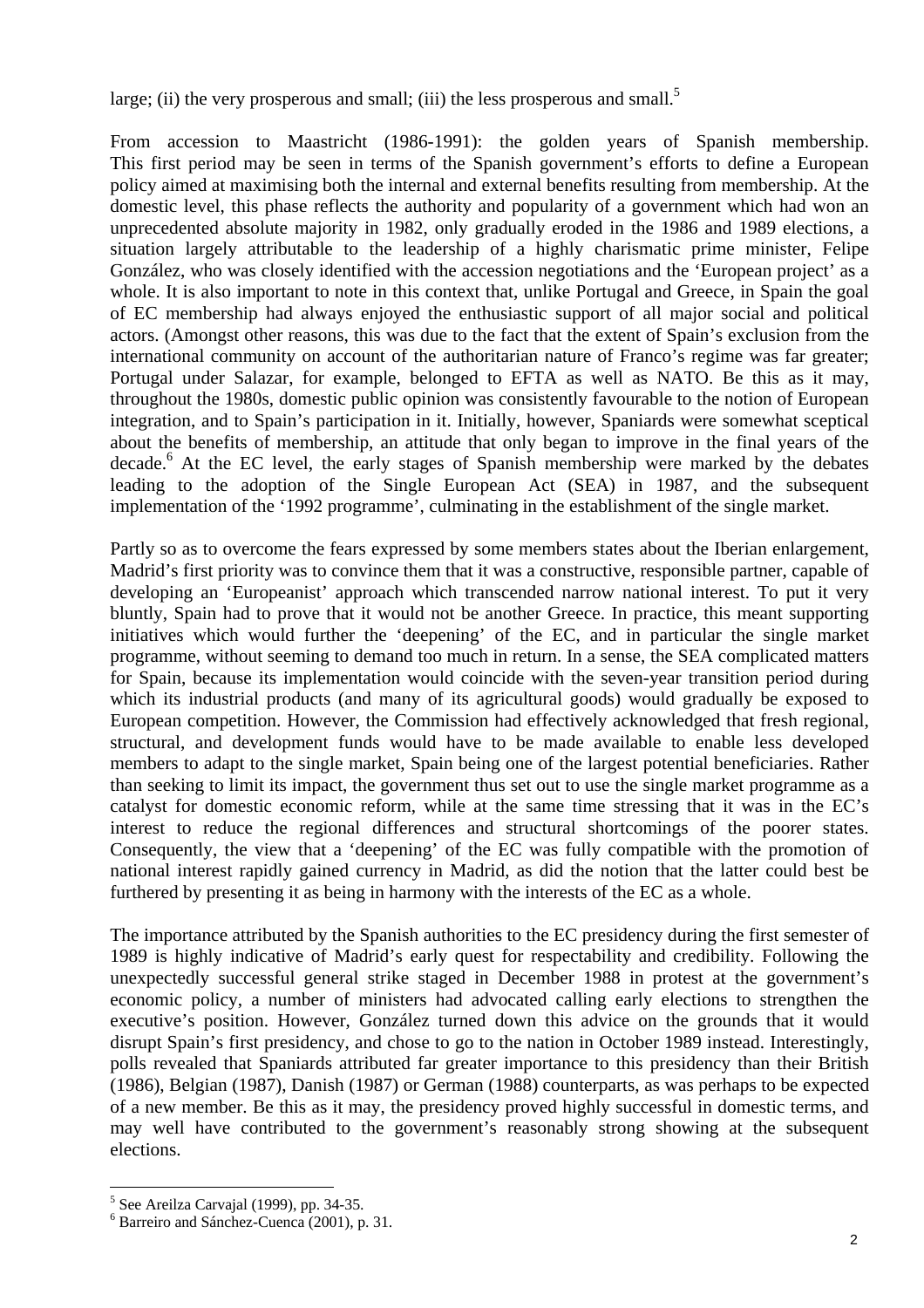It was also during these early years that Spain identified its major allies in Europe. Traditionally, European policy-makers in Madrid have generally been of the opinion that it is in Spain's best interest to have a Commission which is both effective and influential. This was undoubtedly the case in the late 1980s, and González soon established a good working relationship with Commission president Jacques Delors (1985-1994), whose approach to European integration he largely shared. More importantly, perhaps, accession negotiations had also taught Madrid that its chances of attaining influence within the EC would largely depend on its bilateral relations with Germany and France. More specifically, González had succeeded in winning over Helmut Kohl to the Spanish cause as early as 1983, when he openly endorsed the Chancellor's decision to deploy Pershing missiles on German soil in the face of stiff opposition from the SPD, and it was partly in return for this support that Kohl had linked the Iberian enlargement to the budgetary reforms so vehemently sought by France. The link between EC accession and defence issues was also made explicit in connectionwith Spain's membership of NATO.<sup>7</sup> Kohl soon understood that, by encouraging Paris to lift its opposition to the Iberian enlargement, he would be assisting González in winning the March 1986 referendum on NATO, thereby enabling Madrid to remain in the Alliance. Ironically, it could thus be argued that the lack of popular support for continued membership of NATO was the Spanish government's strongest card in its EC accession negotiations. Bilateral relations with Paris also improved rapidly in the wake of accession, and thereafter the Spanish authorities did their best to operate under the protection of the Franco-German axis. It is interesting to note in this context that, while popular perceptions of Germany and the Germans remained uniformly favourable during these years, popular attitudes towards France and the French, which had soured considerably in the late 1970s and early 19[8](#page-3-1)0s, improved very significantly in the aftermath of accession.<sup>8</sup>

Fully in keeping with the above strategy, Spain was a staunch supporter of both Economic and Monetary Union and Political Union from the outset. The government regarded monetary union as the logical outcome of the single market programme, and rushed to join the exchange rate mechanism of the European Monetary System (EMS) in June 1989. This was coherent with the perceived need to prove to other member states that, in spite of its relative economic inferiority, Spain would not stand in the way of closer integration. The finance minister at the time, Carlos Solchaga, had grave doubts as to the wisdom of this move, and there is some evidence to suggest that Kohl hurried González into this decision as a way of bringing greater pressure to bear on the British government, which was bitterly divided over the EMS.<sup>[9](#page-3-2)</sup> In return, Madrid obtained Bonn's support for the adoption of the Social Charter, one of the major goals of the Spanish presidency, which nevertheless fell victim to British objections, which were partially overcome later at the Strasbourg Council in December 1989. This episode aptly illustrates González's willingness to sacrifice short-term economic considerations to longer-term political goals, a strategy which was not entirely risk-free.

The Spanish authorities were similarly in favour of Political Union. Following the fall of the Berlin wall in November 1989, González was one of the first European leaders to support the goal of German reunification, an attitude which was in marked contrast with initial French and British scepticism. From a Spanish perspective, given that unification was inevitable, the challenge was to make it compatible with European integration, and, if possible, to turn it into a catalyst for further progress. More specifically, Madrid was determined that the future Union should play a larger role in international affairs, not least because this would help it to overcome its own legacy of isolation and irrelevance. This partly explains the importance the government attributed to joining the Western

<span id="page-3-0"></span><sup>&</sup>lt;sup>7</sup> Felipe González has admitted that "there has never existed any formal link between the two (NATO and EC membership), but it was clear even before we entered the Community that if we wished to be members of the European family in the creation of an economic space it was very difficult not to be similarly engaged in the defence of Europe, which at the time basically centred around NATO ..." Quoted in Kennedy (2000), p. 111.

<span id="page-3-1"></span><sup>&</sup>lt;sup>8</sup> With the sole exception of Italy, Germany was consistently the most highly-regarded country in the EC/EU by Spaniards in the 1980s. Moral (1989), p. 28.

<span id="page-3-2"></span><sup>&</sup>lt;sup>9</sup> Marks (1997), p. 114.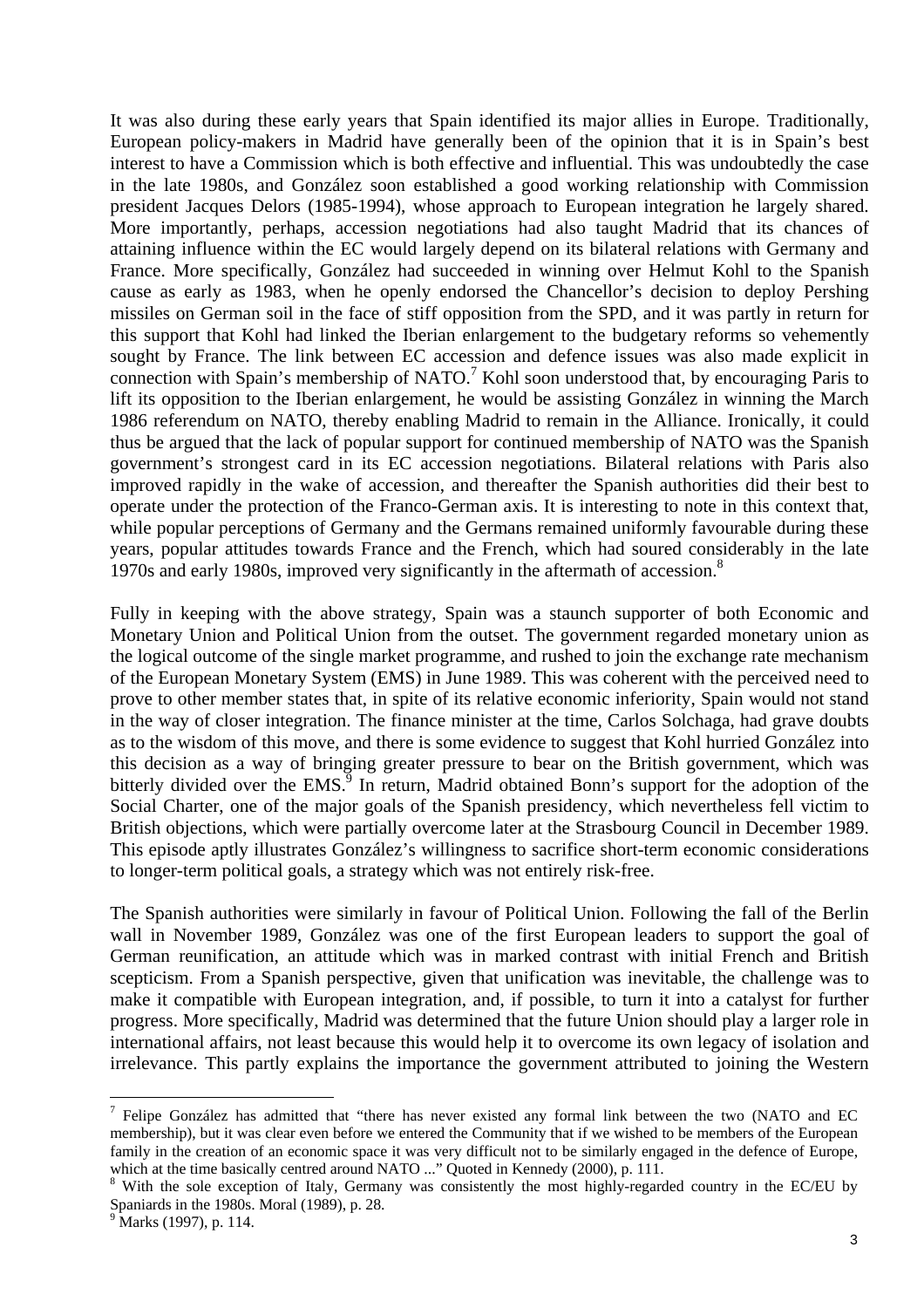European Union, first as an observer in 1988 and later as a full member in March 1990, and its subsequent support for efforts to develop a European defence identity. It is important to remember, in this context, that Spanish public opinion believed that the greatest benefit derived from EU membership was in the external arena (measured in terms of Spain's increased role in world affairs), rather than in the domestic one (measured in terms of its contribution to political democratisation, social modernisation or economic development). At a more technical level, in the late 1980s European Political Cooperation gave diplomats access to a degree of knowledge about the world that was unavailable at the national level and Spain's foreign service underwent a significant process of modernisation.[10 S](#page-4-0)panish diplomats adapted very rapidly and effectively to EC institutions and CFSP procedures, and were soon able to make a distinct contribution of their own.<sup>[11](#page-4-1)</sup>

The above mentioned concerns largely explain the activism of Spanish representatives in the negotiations leading to the Maastricht Treaty, during which they proved remarkably prolific in putting forward proposals in a wide range of issues. This barely-disguised attempt to compete with the 'big four' appeared to bear some fruit, as the high-level meetings held by France, Germany and Spain in October 1991 (without the participation of the Dutch presidency) would suggest. Grateful for its support over reunification, Germany was happy to allow Spain to emerge as the major southern actor in the EU, a task made easier by Italy's domestic political difficulties. During the debates leading to Maastricht, Spain concentrated on advancing three major ideas: the notion of social and economic cohesion, the concept of a European citizenship, and the development of a Common Foreign and Security Policy (CFSP). If in the late 1980s Spain had argued convincingly that the effort required of poorer states in adapting to the single market would demand some form of redistributive assistance from wealthier partners, in the early 1990s it was similarly successful in institutionalising the principle of social and economic cohesion, thereby enshrining the notion of supranational solidarity. More specifically, in return for committing itself to meeting the Maastrich criteria for membership of the single currency, Madrid, which had feared that it might soon become a net contributor to the EU's coffers -a development domestic opinion would have found difficult to stomach- obtained the promise of a future Cohesion Fund.<sup>[12](#page-4-2)</sup>

Partly as a way of counterbalancing the Maastricht Treaty's economic, indeed technocratic style and content, as early as May 1990 González had defended the need to further the notion of a European citizenship, which was to become his most important personal contribution to the debates. The freedom of movement and residence of EU citizens it envisaged was, of course, fully compatible with national interest, given that some  $600,000$  Spaniards lived and worked in the other eleven members states, while only 150,000 EU citizens had settled in Spain. Back home, talk of citizenship tended to obscure the fact that, like other lower-income countries, the Spanish government resolutely opposed an ambitious social policy it could ill-afford, and agreed not to opt-out of the social protocol like Britain when Delors promised additional structural funding.<sup>13</sup> In addition, the government also welcomed the progress achieved in the field of co-operation in Justice and Home affairs, not least because it hoped it would strengthen its hand in the on-going battle against ETA terrorism. Finally, Madrid was also strongly in favour of the development of the CFSP, contrary to the wishes of some member states that advocated maintaining a strictly intergovernmental consensus. Nevertheless, it should be noted that Spain's attitude to the CFSP has always been prudent. Indeed at Maastricht González joined others in rejecting Dutch plans to integrate the CFSP within the Community, favouring its 'pillarization' instead. This prudence was also evident with regard to decision-making mechanisms: Spain only supported the use of qualified majority voting for the implementation of policies (joint actions) previously adopted by unanimity, on the grounds that it might otherwise be unable to defend its interests in key regions such as Latin America. In addition, the Spanish government sought a commitment to an eventual WEU role as the EC's defence arm, and

<span id="page-4-0"></span> $10$  Barbé (2000), p. 47.

<span id="page-4-1"></span><sup>&</sup>lt;sup>11</sup> For a comparison with Greece, see Kavakas (2001), pp. 98-101.<br><sup>12</sup> Moravcsik (1999), p. 446

<span id="page-4-2"></span>

<span id="page-4-3"></span><sup>13</sup> Moravcsik (1999), p. 453.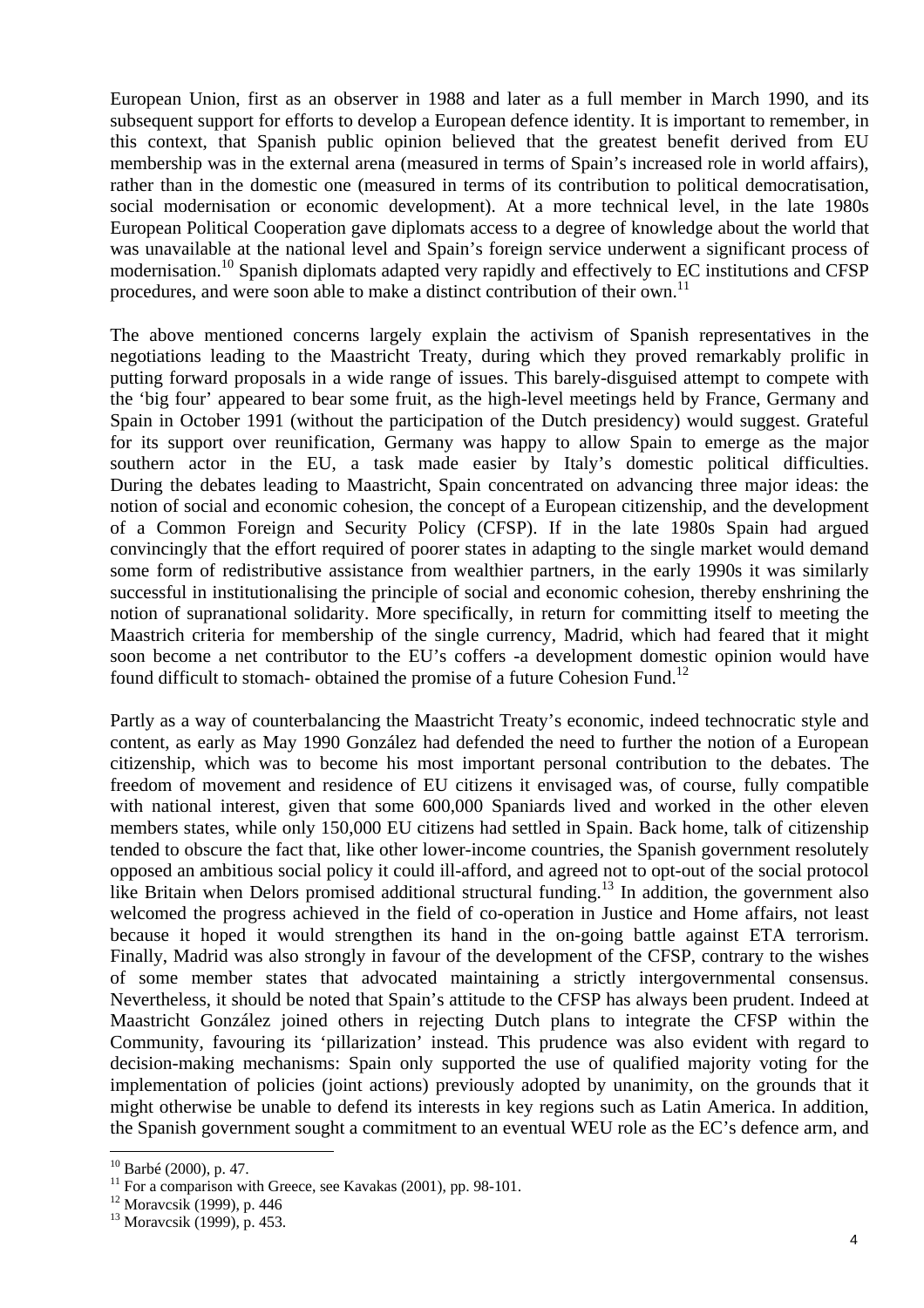strongly supported the idea that multinational forces should be able to operate alternatively under WEU and NATO umbrellas. Overall, Spain's approach to the CFSP has been described by Esther Barbé as Europeanist in its objectives (because of its strong belief in the need for a common European policy, and its support for a Commission role); intergovernmentalist in its methods (due to its preference for a leading role for the European Council and the Council of Ministers); and gradualist in terms of the processes adopted (on account of its support for the gradual incorporation of the WEU in the EU). The same author has gone so far as to claim that "Spanish Europeanism can be distilled into two basic ideas: first, that CFSP is fundamental in order to further the process of broader European integration; and second, that it is necessary to establish the instruments capable of giving Europeans greater initiative in international affairs".[14](#page-5-0)

Spain's achievements within the EU in the run up to Maastricht may be attributed to a combination of domestic and external factors. On the domestic front, the government continued to enjoy widespread support, largely thanks to the spectacular performance of the Spanish economy in the years 1986-1991, during which GDP growth rates averaged 3.7% per annum. The fact that this took place in the wake of accession meant that support for EU membership rose steadily, as did the proportion of Spaniards who believed it was beneficial for their country, a view held by 58% of those polled in 1990, only slightly below an EU average of 59%.

Just as importantly, Spain's credibility as an EU actor was enhanced by its determination to break with a long tradition of isolationism. Most significantly, in 1990 Madrid contributed several warships to the naval blockade of Iraq in the context of a WEU operation, its first non-colonial military operation abroad in centuries. Significantly, the government presented its participation in the conflict as a consequence of Spain's European obligations, a strategy that undoubtedly helped to increase public support for an otherwise unpopular military operation. As we saw before with regard to NATO membership, European integration again provided the government with the instrument with which to present controversial policy options to a public with a distinctively isolationist viewpoint which nevertheless identified with González's efforts to use European integration as a catalyst for the modernisation of Spain. Spanish troops also became involved in a number of UN peacekeeping missions in Africa, Central America and the former Yugoslavia, which had a very favourable impact on domestic opinion. At the strictly diplomatic level, initiatives such as the launching of the Iberoamerican Community of Nations, which held its first summit meeting in Mexico in 1991, and the Middle East Peace Conference held in Madrid later in the year, further enhanced Spain's role as a significant international actor. Paradoxically, proving that Spain's ambitions were not limited to the European arena played a very significant part in a strategy aimed at winning the respect and attention of other EU member states.

*From Maastrich to González's departure (1991-1996): the struggle against growing odds* 

This second phase in the development of Spain's European policy was marked by major upheavals at both the domestic and European levels, which fed into each other. At the domestic level, in 1992-94 the government faced the most severe economic recession experienced in Spain since the 1974 international oil crisis. Initially, the authorities seemed confident of being able to avoid a major recession, but in September 1992 the peseta came under heavy fire in financial markets, forcing the government to undertake three successive devaluations, resulting in a 22% drop in the value of the Spanish currency in barely six months. Determined to prevent the peseta from dropping out of the EMS altogether, a fate already suffered by the pound and the lira, the government requested and obtained a 15% fluctuation rate, in spite of which a fourth devaluation became necessary in early 1995.

<span id="page-5-0"></span> $14$  Barbé (2000), p. 48.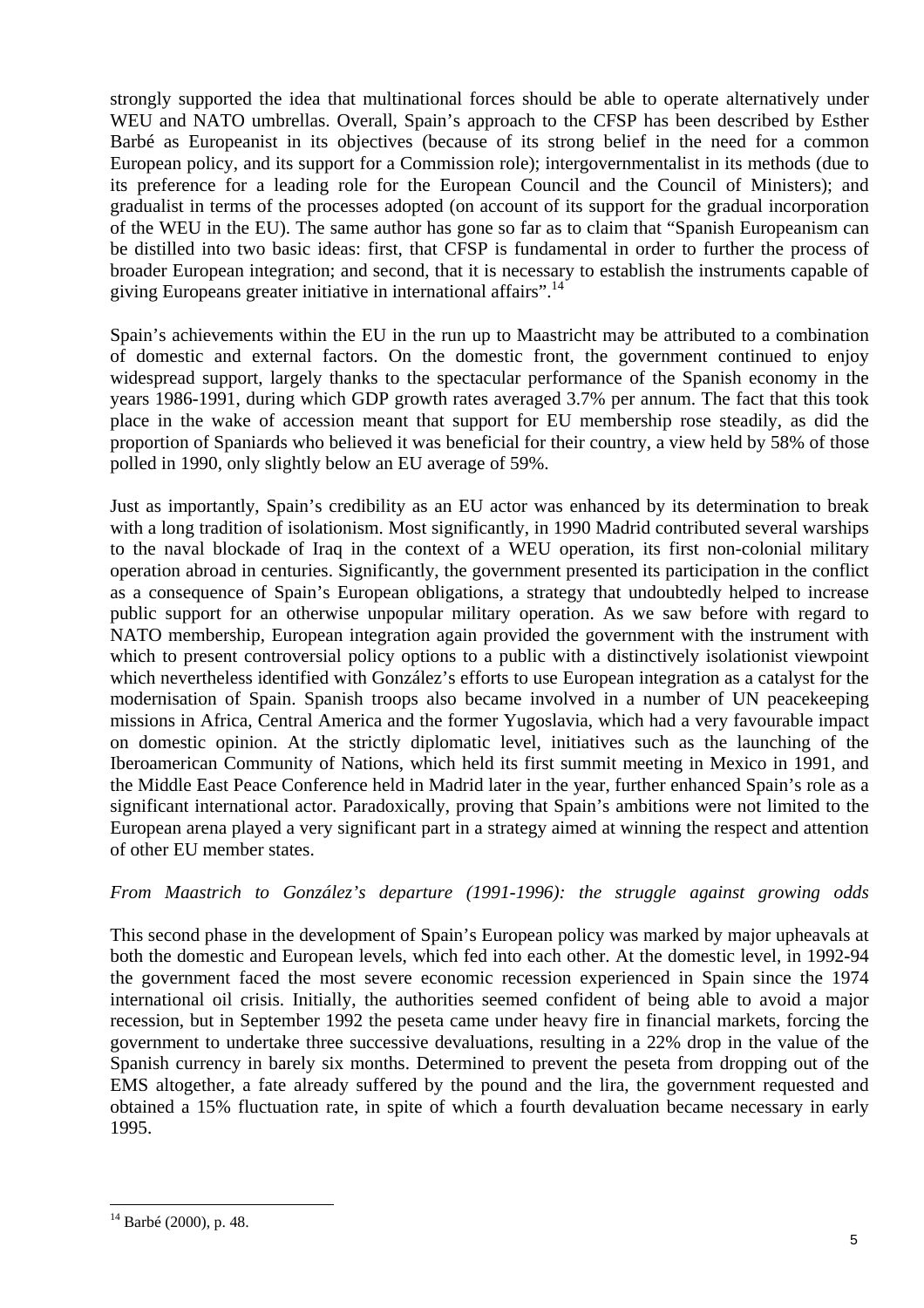On the face of it, the economic crisis barely affected the domestic debate on the Maastricht Treaty, which was on the whole poor and ill informed. Unlike many other European parliaments, the Spanish Congress of Deputies endorsed the Treaty with a handsome majority: 314 votes in favour, 3 against and 9 abstentions (mostly representatives of Izquierda Unida, a communist-led coalition). However, since economic policy was largely dictated by the need to meet the Maastricht criteria, criticism of the government's handling of the crisis inevitably lead to a questioning of its European policy overall. Thus, popular opposition to the treaty, or rather, to the perceived social and economic costs of meeting the criteria, was far greater than this vote would suggest. Indeed according to an opinion poll conducted in the spring of 1993, only 37% of respondents said they would have voted in favour of the Maastricht Treaty had a referendum been held in Spain, the lowest level of support registered anywhere in Europe except Britain. By 1994, only 43% of Spaniards admitted to being in favour of membership of the EU (as opposed to an EU average of 56%), and as many as 60% believed that Spain did not benefit from membership. In other words, Spain's love affair with 'Europe' had not survived its first major recession since accession. In spite of this, throughout the severe 1992-94 crisis, during which unemployment rates reached 23%, the highest in contemporary Spanish economic history, the government remained steadfast in its commitment to monetary union. From the latter's viewpoint, to have behaved otherwise would have been tantamount to sacrificing Spain's long-standing ambition to be considered a significant European player.

González's determination to remain within the EMS and to meet the Maastricht criteria in spite of the magnitude of the recession meant that he had no alternative but to fight hard for a generous Cohesion Fund at the Edinburgh Council held in December 1992. Although the final outcome was highly favourable to Spain in quantitative terms, José María Aznar, who had become the new leader of the opposition in 1990, was able to dismiss the prime minister's achievements as evidence of the fact that only massive EU transfers could compensate for the shortcomings of what could now plausibly be construed as a deeply flawed economic policy.<sup>15</sup> In spite of the highly favourable impact the Cohesion Fund was to have on the economy, by the early 1990s Spaniards were less inclined to see 'Europe' as the answer to all their troubles than they had been in the past. Paradoxically, then, Gonzalez's most skilful European negotiation ever failed to win him the domestic acclaim he had come to expect for his efforts.

Domestic considerations alone do not fully account for certain significant changes which became apparent in Spain's European policy in the early 1990s, which are perhaps best understood as evidence of Madrid's reaction to changing priorities within the EU itself. In the run up to Maastricht, Spain had embraced a highly orthodox view of European integration. This changed somewhat after the Danish referendum and the opening of negotiations with the EFTA candidates, who were keen to retain their traditional neutrality and refused to join the WEU. Initially, Madrid firmly opposed proposals based on notions of 'variable geometry' or a 'multi-speed Europe', largely out of a growing fear of peripheralization, which had existed in government circles since 1989. However, a bargain was gradually struck in the course of 1992, most notably at the Edinburgh Council itself: the Delors II package and the Cohesion Fund were thus partly the consequence of Spain's acceptance of an opt-out clause for Denmark in the area of defence policy, and of its decision to lift its veto on the EFTA enlargement on account of the neutrality issue. Given that the very existence of a bloc of neutral countries within the EU ran contrary to the Spanish interpretation of the Maastricht settlement, in practice acceptance of these changes implied the adoption of a more flexible approach to European integration as  $a$  whole.<sup>[16](#page-6-1)</sup>

The Edinburgh Council marked a new phase in Spain's role in the EU, and a change in member states' perception of its European policy. Although Spain had fought hard in defence of national

<span id="page-6-0"></span><sup>&</sup>lt;sup>15</sup> González's efforts enabled Spain to obtain 27% of the EU's structural and cohesion funds during 1994-1999, as opposed to the 11.7% that went to each of Greece and Portugal, and the 5% allocated to Ireland. <sup>16</sup> Barbé (2000), p. 44.

<span id="page-6-1"></span>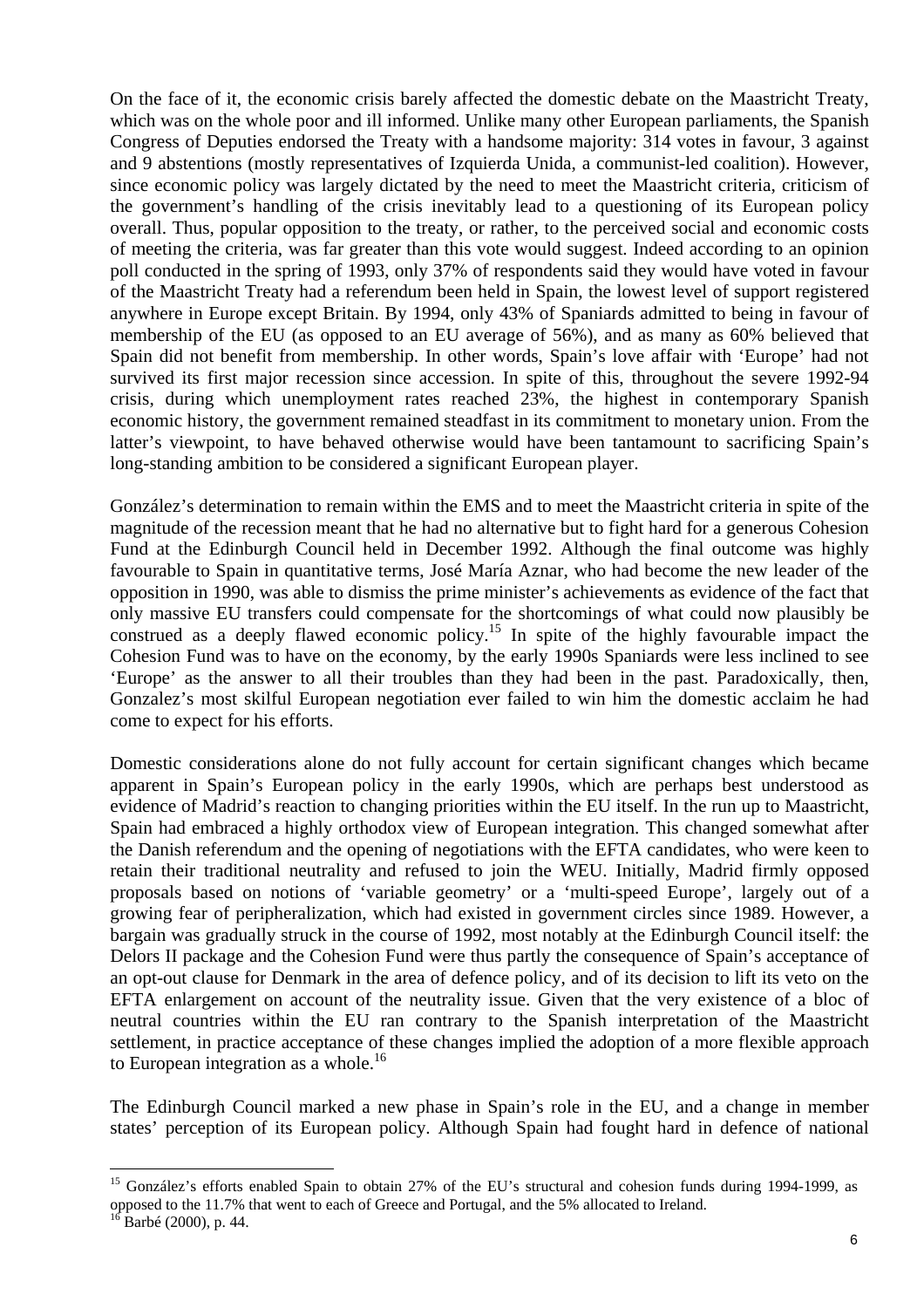interest in the past, not least during the accession negotiations themselves, it had managed to do so without causing undue alarm or disturbance. What took member states and EU institutions by surprise was the determination with which it fought for the Cohesion Fund promised at Maastricht and against any form of asymmetry which might undermine its hopes of playing a leading role in the EU. Later, Spain took full advantage of the negotiations with the EFTA candidates in order to partially renegotiate its own terms of accession, threatening to delay ratification until its demands were met with regard to gaining access to member states' fishing waters sooner than originally stipulated.<sup>17</sup> Curiously, in so doing Gonzalez was following the advice of none other than Margaret Thatcher, who had told him in 1985 that, rather than fight for favourable accession terms, it made better sense to join the European club at the earliest possible opportunity, with a view to renegotiating those terms at a later date, from inside.<sup>[18](#page-7-1)</sup>

From a Spanish perspective, the EFTA enlargement was seen as a threat not only to a continued 'deepening' of the EU, and in particular its cohesion policies, but also to Madrid's ambitions as a major player. It is useful to remember, in this respect, that in May 1992 González had proposed that the 'big five' should form a *directoire*, which would assume responsibility for providing leadership in both the Community and the CFSP.[19](#page-7-2) The imminent accession of Austria, Finland, Sweden and Norway (which later decided not to join after all) not only meant that the EU's 'centre of gravity' would shift in a north-easterly direction, but also threatened to diminish Madrid's institutional weight, particularly if the threshold for constituting a qualified majority or a 'blocking minority' in the Council of Ministers, which stood at 23 votes in the EU-12, was raised. In short, from Madrid's viewpoint what was at stake was the north-south equilibrium reached within the EU after the accession of Greece, Portugal and Spain in the 1980s. This resulted in a spirited defence of the institutional status quo, eventually leading to the 'Ioannina compromise' reached in March 1994, whereby Spain and Britain, in the face of stiff opposition from Germany, Britain and France, temporarily succeeded in retaining the existing blocking minority. For our purposes, what is most significant is that, for the first time since accession, the discourse of 'national interest' began to be used quite openly by Spanish representatives, who no longer refrained from invoking their veto rights out of fear of seeming 'reluctant Europeans', and who increasingly found themselves in the company of their British counterparts. In other words, these changes provide evidence of "the beginnings of a more careful consideration of exactly what degree and kind of co-operation were required to maximise perceived national interest".<sup>[20](#page-7-3)</sup>

Largely so as to compensate for the growing fear of peripheralization resulting from German reunification, the EFTA enlargement, and the future Eastern enlargement, during this second phase Spanish policy-makers tried to inject specific Spanish interests into the common definition of an evolving European interest. More specifically, they stepped up their efforts to make the EU look south (to the Mediterranean) and West (to Latin America). In the former case, the aim was to link North African and Middle Eastern countries to the EU more closely than had been the case, and to make the latter contribute to the stabilisation and development of the southern Mediterranean basin. Already in 1990, and partly in response to Spanish interest, Brussels had adopted a New Mediterranean Policy, the Spaniard Abel Matutes being the commissioner responsible for its implementation. Spanish efforts in this area, strongly supported by the Commission and some other member states, notably France and Italy, resulted in a policy which looked forward to the progressive establishment of a free trade area in goods by 2010 and for the gradual opening up of trade in services within the framework of a new Euro-Mediterranean Partnership, formally launched at the Barcelona conference held in November 1995 during Spain's second EU presidency. In principle at least, Spain thereby succeeded in convincing the EU to assume the responsibility of increasing

<span id="page-7-0"></span> $17$  The impact on Spanish public opinion of the fishing dispute with Canada resulting from the capture of a Spanish fishing boat in March 1995 probably strengthened the government's hand in this field of policy.

<span id="page-7-1"></span><sup>18</sup> Prego (2000), pp. 235-36.

<span id="page-7-2"></span><sup>19</sup> Barbé (1996), p. 271.

<span id="page-7-3"></span> $20$  Gillespie and Youngs (2000), p. 5.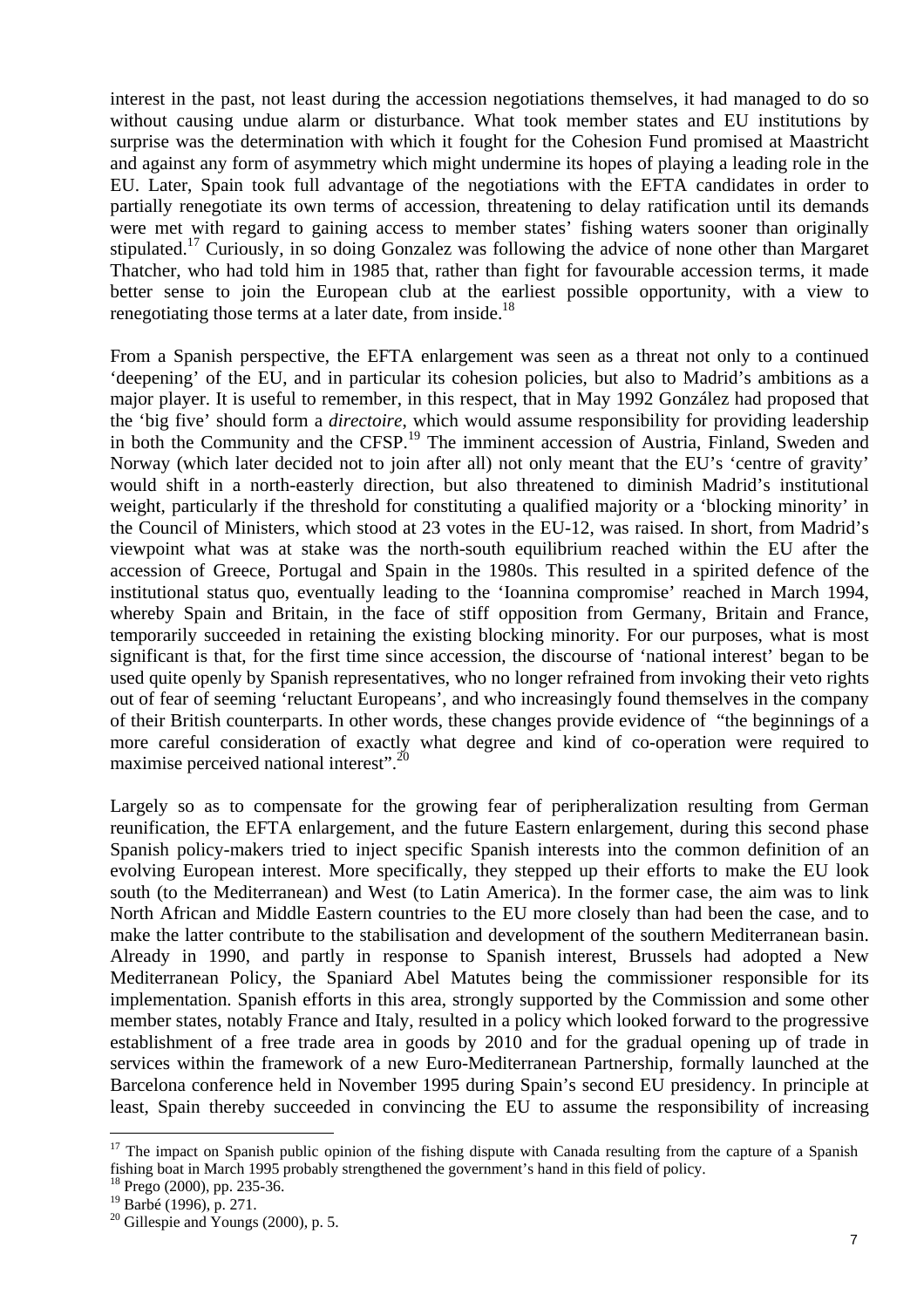resources destined for Mediterranean co-operation, essentially through the MEDA programme. However, the outcomes of subsequent Euro-Mediterranean conferences, held at Malta (1997) and Stuttgart (1999), would suggest that the Mediterranean has started to slip down the agendas of both the EU and Spain. On the whole, Spanish efforts to achieve something comparable in Latin America met more limited success, with the result that fundamental objectives had to be pursued through largely national policies. Nevertheless, it is undoubtedly the case that Spanish pressure secured a more generous share of Commission-managed development funds for the region than would otherwise have been forthcoming. $^{21}$  $^{21}$  $^{21}$ 

From the moment of accession, one of Spain's overriding concerns was to convince fellow-member states that it fully understood that membership entailed certain obligations as well as privileges, particularly in controversial areas such as defence. This largely explains its whole-hearted support for European-led solutions to the problems of European security, undoubtedly one of the hallmarks of Spanish European policy since 1986. The most ambitious sphere that Madrid became involved in was probably the Eurocorps, which Spain joined in 1993 with France, Germany and Britain, later taking part in the establishment of a Joint Naval Force with Italy and France as well. In 1995 Spain agreed to contribute a mechanised infantry brigade to the Eurocorps, and three years later it increased its commitment by offering the Brunete Armoured Division, the best equipped in the Spanish Army. However, internal divisions within the EU over the military dimension of the CFSP left the Eurocorps in an institutional limbo, forcing Spain to invest greater resources in the development of the WEU. The creation of Eurofor and Euromarfor in 1995 with the participation of Spain, France, Italy and later Portugal appeared to lend credence to the emergence of the WEU as a viable force available to the EU for operations in the Mediterranean basin, thereby complementing Madrid's own security provisions in this area.

As we saw above, Spain is undoubtedly amongst the member states for which holding the EU presidency has had the greatest domestic political value, and the 1995 edition probably had an ever higher internal component than that of 1989, which was already considerable. Having lost his parliamentary majority in the 1993 elections, González had been forced to rely on the support of the Catalan nationalists led by Jordi Pujol to remain in office. Very tellingly, Pujol largely justified his support in terms of the need to guarantee the stability necessary to meet the Maastricht criteria, a goal most foreign observers believed to be beyond Spain's reach by this stage. What is more, by 1995 González was under mounting media and opposition pressure to resign over a succession of financial and political scandals which had greatly undermined his credibility and popularity. Fully aware that the 1995 presidency would be his last chance to make an impact on the European scene, González pulled out all the stops, but in vain. In spite of staging highly successful events such as the Barcelona EuroMediterranean Conference, the signing of a new TransAtlantic Agenda with Bill Clinton, and the naming of the European single currency (Euro), to name but a few, Spanish public opinion was unmoved. With the presidency over, Pujol withdrew his support, forcing González to call early elections in March 1996, which he narrowly lost to the Popular Party under the leadership of Aznar. Nevertheless, the appointment of Carlos Westendorp as president of the Reflection Group entrusted with the preparation of the IGC which would pave the way for the Amsterdam Treaty meant that his views on Spain's European policy would continue to exercise a degree of influence beyond his political demise.<sup>[22](#page-8-1)</sup>

 $\overline{a}$  $21$  Youngs (2000), p. 123.

<span id="page-8-1"></span><span id="page-8-0"></span><sup>&</sup>lt;sup>22</sup> In spite of his acute domestic difficulties, in January 1996, only months before losing office, 13% of those polled believed that González enjoyed a great deal of influence and prestige in the EU and a further 44% thought this was still considerable, while 25% thought it was negligible, and 6%, non-existent. Szmolka (1999), p. 89.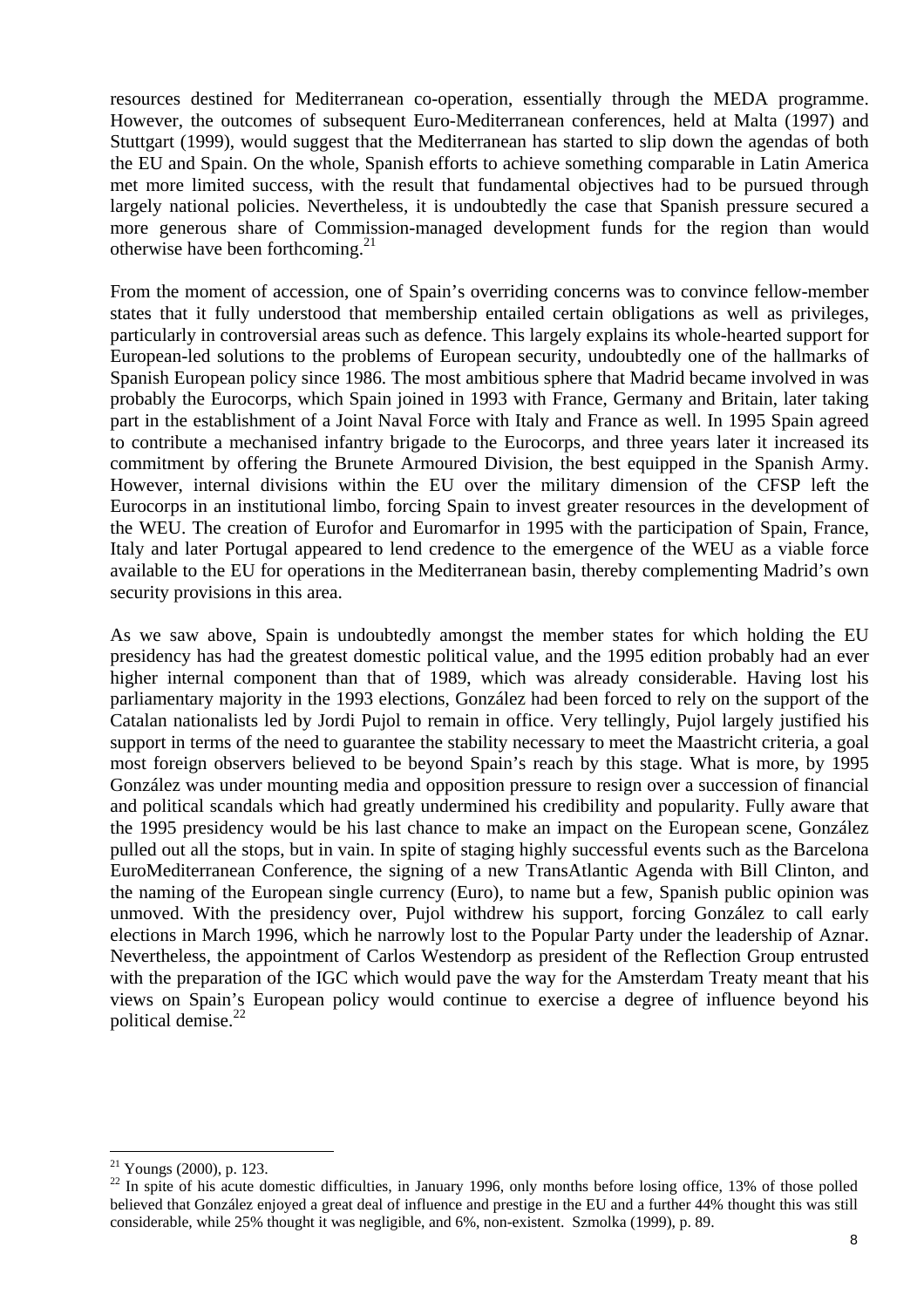#### *Aznar's European policy (1996 to the present): change within fundamental continuity*

Very little was known about the type of European policy Aznar would favour before he was sworn in as prime minister in the spring of  $1996<sup>23</sup>$  In opposition, the conservative leader had been highly critical of what he portrayed as González's failure to defend Spanish national interest in Europe, but without clarifying how he would tackle this task himself. Similarly, the socialist prime minister had come under attack for accepting Franco-German initiatives unquestioningly, but alternative alliances were not made explicit. At a more ideological level, neoliberals within the Popular Party argued that under PSOE rule Spaniards had become accustomed to a bewildering range of public subsidies – many of them the product of González's European policy- which would ultimately prove counterproductive and incompatible with genuine socio-economic modernisation. Aznar himself was unusually anglophile for a Spanish politician, and some sectors of his party, strongly under the influence of their *Tory* friends in Britain, had openly embraced a Spanish variety of *Euroscepticism*. [24](#page-9-1) Since González's answer to Spain's ills had traditionally been 'more Europe', even those who did not share such a radical stance felt that their own recipe would have to be somewhat different, perhaps something along the lines of 'more Europe and more Spain'. This attitude towards European integration would appear to be fully in keeping with the evolution of Spanish public opinion, which had become increasingly intergovernmentalist (and consequently less supranationalist) since accession in the mid-1980s. Thus, the proportion of those advocating the creation of "a European government which would take important decisions" had dropped from 28% in 1988 to a mere 18% in 1993 (probably due to the severity of the recession), and still stood at only 20% in 1996. Similarly, the view that "national governments should have the last say in important decisions", which was shared by 48% of those polled in 1988, was held by as many as 61% of respondents in 1996.<sup>[25](#page-9-2)</sup>

While admitting that Aznar's European policy represents a departure from that of his predecessor, some authors have argued that it is best explained in generational, rather than strictly ideological, terms. While González belonged to the 'generation of 1968', which had experienced the isolation endured by Spain under Franco and later played a leading role in the transition to democracy, Aznar and his ministers were members of the 'generation of 1989', which had come of age politically in a fully democratic, European context.<sup>26</sup> By comparison with his predecessor, therefore, Aznar favoured a far less traumatic view of recent Spanish history, one which explained the country's evolving role in Europe in less 'heroic' terms, and which tended to see integration in Europe largely as a consequence of the remarkable socio-economic changes experienced in Spain as of the late 1950searly 1960s. Hence, while the former regarded Spain's presence in Europe as something exceptional, the latter could begin to take it for granted.<sup>[27](#page-9-4)</sup>

Overall, by comparison with that of his predecessor, Aznar's European policy since 1996 has introduced a number of interesting novelties without questioning the fundamentals of González's legacy, and may therefore be seen as a combination of change and continuity, with the emphasis on the latter.<sup>28</sup> Some of these changes had already became apparent in the debates and negotiations leading to the Amsterdam Treaty, in the course of which Spain advocated institutional reforms which would pave the way for enlargement while strongly resisting attempts by certain members states to undermine the status quo.<sup>29</sup> More specifically, Madrid rejected the notion of a 'two-speed Europe' advanced by Paris, out of fear of being pushed to the margins of EU affairs on account of its

<span id="page-9-0"></span> $23$  For a first attempt, see Powell (1996).

<span id="page-9-1"></span><sup>&</sup>lt;sup>24</sup> The best expression of this is Guillermo Gortázar's *Visiones de Europa*, published in 1994 as a slightly abridged Spanish version of Stephen Hill's controversial *Visions of Europe*.<br><sup>25</sup> Predictably, perhaps, PP voters tend to be slightly more intergovernmentalist in their preferences than those of the

<span id="page-9-2"></span>PSOE. Szmolka (1999), p. 120-26.

<span id="page-9-3"></span><sup>&</sup>lt;sup>26</sup> Andrés Ortega and Pilar Mangas (1996), p. 63.

<span id="page-9-4"></span> $^{27}$  José I. Torreblanca (2001), p. 507.

<span id="page-9-5"></span><sup>28</sup> Rafael Grasa (1997), p. 36.

<span id="page-9-6"></span><sup>29</sup> Javier Elorza (1998), pp. 37-45.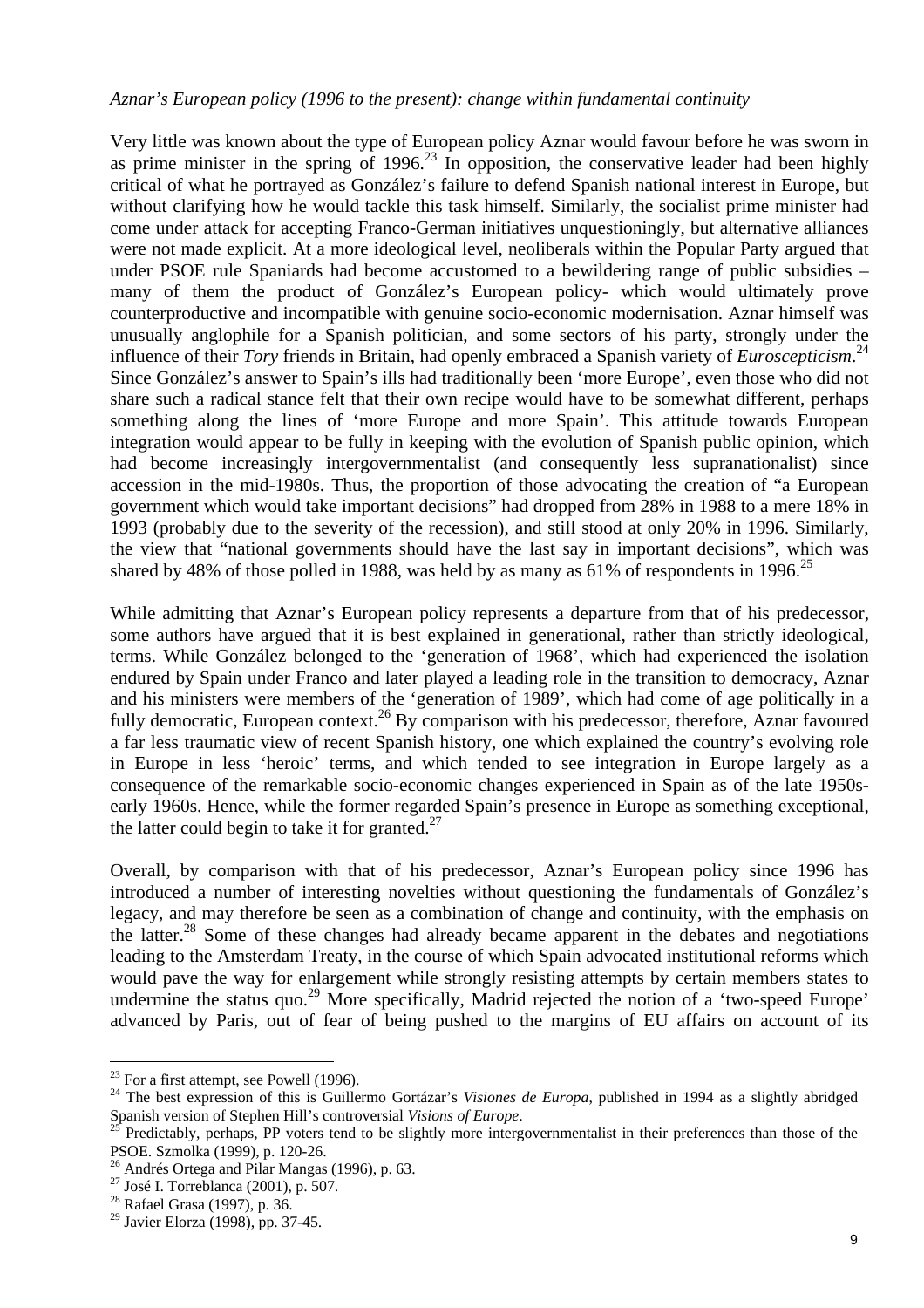economic vulnerability. The Aznar government was also sceptical about the slightly different notion of 'enhanced co-operation', seeing in it the danger that some states might be excluded from deeper co-operation against their will. At the institutional level, Spain struggled to retain what it had won at Ioannina, namely its right to be considered one of the 'big five'. This required Aznar to put up a lonely fight well into the last night of the Amsterdam Council of June 1997, forcing the Dutch presidency to acknowledge the existence of a 'Spanish problem' which could only be solved by compensating Madrid with more votes in the Council of Ministers in return for the future loss of one of the two Spanish commissioners.

In spite of these continuities, a comparison between the Maastricht and Amsterdam IGCs reveals certain changes in emphasis. At Amsterdam the Aznar government devoted considerable attention to third pillar issues, most notably by rejecting the very notion of political asylum for EU nationals in other members states, a concern largely dictated by its determination to develop EU procedures and institutions (such as Europol and Eurojust) capable of proving effective in the on-going struggle against ETA. (Some of these concerns were later given even greater salience at the Tampere Council in October 1999, at which Spain advocated the development of the EU as a space for freedom, security and justice). With regard to the CFSP, Madrid's position remained prudent, advocating the establishment of a permanent organ for planning and analysis, its centralisation in the figure of the secretary general of the Council, and the maintenance of unanimity for decision-making while allowing for the introduction of constructive abstention. Overall, during the 1996-97 IGC the government clearly attached less importance to second pillar reforms than to issues relating to the first (such as the weighting of voting in the Council) or third (terrorism and political asylum) pillars, and the CFSP was far less prominent on the Spanish agenda than it had been in the 1990 IGC.<sup>30</sup> It should be noted, however, that this trend was already evident during the final months of the González administration: when the latter listed Spain's future priorities during his farewell speech at the Turin European Council in March 1996, he had discussed EMU and the challenges of enlargement, forgetting to mention the CFSP altogether. All of this suggests that as far as Madrid was concerned the debate on the CFSP was by then a question of instruments rather than essence, and that Spain was largely content with existing mechanisms.

During his first few years in office, Aznar was driven by an almost obsessive determination to ensure that Spain would be in a position to join the singly currency and take full advantage of Economic and Monetary Union. By 1996 the Spanish economy was beginning to show signs of recovery, and the Maastricht criteria no longer seemed as remote as they had during the recent recession. Nevertheless, Aznar could have succumbed to the temptation of seeking a political solution to the nation's economic shortcomings. However, in September 1996 the prime minister turned down Romano Prodi's suggestion to the effect that Spain and Italy should reach an agreement which would make it difficult, if not impossible, for Germany and France to introduce the single currency without them, making it clear that he intended to meet the Maastricht criteria whatever the cost. This exchange had two immediate consequences: on the one hand, it forced Prodi to abandon his plans to delay the structural reforms necessary to enable Italy to meet the criteria; more importantly, from our point of view, it won Aznar the respect of other European leaders, allowing Spain to shed its *Club Med* image almost overnight.<sup>31</sup> Greatly assisted by a world-wide economic recovery and growth levels reminiscent of the late 1980s, the Spanish government was able to cut public spending, curb inflation and bring down interest rates in time for the May 1998 Brussels Council which admitted the *peseta* into the single currency and the third phase of EMU. The fact that all the other member states which had wanted to join the single currency (except Greece) were finally able to do so did not diminish the significance of this achievement in the eyes of the Spanish government, which reminded public opinion time and again that, for the first time in its history, Spain would be taking part in a key aspect of European integration from its inception. In his determination to neutralise traditional Spanish fears

<span id="page-10-0"></span> $30$  Barbé (2000), p. 50.

<span id="page-10-1"></span> $31$  Fernando Rodrigo (1998), p. 30.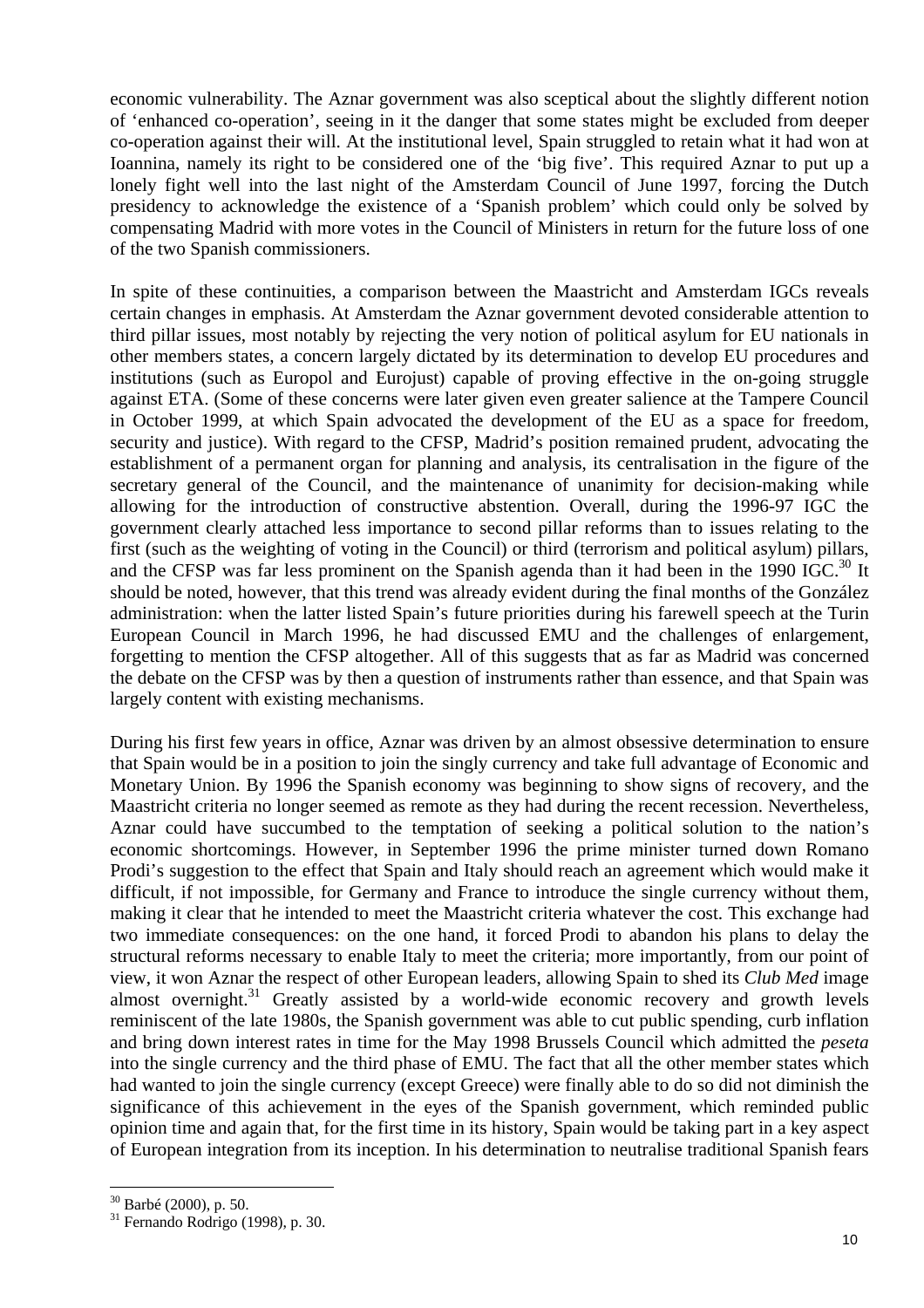of exclusion from the EU's 'hard core', Aznar was thus treading firmly in González's footsteps.

This fundamental continuity was also evident in the government's efforts to defend the principle of socio-economic cohesion. Spain has always held the view that cohesion is an integral part of the *acquis communautaire*; indeed from a Spanish perspective, cohesion is more than just the name of an important fund, it is a principle –a philosophy, even- which should inform all EU policies to take into account the chasm that continues to exist between wealthier and poorer member states. Ironically, the impressive performance of the Spanish economy in the late 1990s made it increasingly difficult to defend this principle in the face of growing opposition from net contributors, most notably Germany. In addition, González's closest European ally, Helmut Kohl, had left the scene in September 1998 to be replaced by Gerhard Schröder of the SPD, while Delors had been succeeded as Commission president by Jacques Santer (1994-99). Having met the Maastricht criteria, with average annual growth rates of 4% and GDP levels at 78% of the EU average, it was not easy to demand special treatment for Spain. Additionally, having criticised González in 1992 for the supposedly undignified manner in which he had secured the Cohesion Fund, Aznar was under considerable pressure to outdo his predecessor. This no doubt explains his tough, somewhat abrasive attitude at the Berlin Council held in March 1999, at which Spain was promised 10 billion pesetas for the years 2000-2006 from the structural and cohesion funds.[32](#page-11-0) Thus, if Edinburgh was the price members states paid to keep Spain sweet on the EFTA enlargement, Berlin could be seen as the concession necessary to ensure that Madrid would not obstruct the forthcoming Eastern enlargement.

It is probably with regard to the defence-related aspects of Spanish European policy that Aznar ventured furthest from the well-trodden path frequented by González. Admittedly, this was largely due to the fact that in the post-cold war era, the Atlanticist-Europeanist fracture which had long divided member states over relations with the US and questions of security and defence lost much of its salience. More specifically, this paved the way for Spain's full incorporation into NATO's military structure at the Atlantic Council held in Madrid in July 1997, thereby shedding the constraints imposed by the terms of the 1986 referendum. By the late 1990s Madrid thus formed part of the 'hard core' of the EU in matters of defence and security thanks to its new role in NATO and its by now traditional support for the WEU. Unexpectedly, however, this did not lead to greater Spanish presence in defence-related initiatives. In 1998 the 'big four' embarked on a political dialogue which led to the decision to establish military forces for the prevention of conflict and crisis management adopted at the Helsinki Council in December 1999. Although Spain subsequently supported the birth of a European Security and Defence Policy (ESDP), it was not one of the main promoters of the project. This represented a departure from what had occurred during the negotiations leading to the Maastricht Treaty, in which, as we saw, Spain had played the role of a major player with regard to the birth of the CFSP. Paradoxically, this has been attributed to the replacement of the traditional Franco-German axis by a British 'motor', which in theory should have benefited Madrid given Aznar's 'special relationship' with Tony Blair. Be this as it may, in Barbé's view "the effects on Spain are fairly clear: Spain has joined the hard core (armed forces participation) but without having performed the function of political motor, the traditional function of major players".<sup>[33](#page-11-1)</sup>

Aznar's attitude toward the future ESDP may have been coloured by his Atlanticist bias. Although González's early relations with the US were difficult, by the time he left office they could hardly have been improved. The novelty, however, lies in the fact that Aznar not only accepted and welcomed US leadership, as his predecessor had done, but often appeared to be closer to Washington than Brussels. Since 1996, at times of Europeanist-Atlanticist friction Spain has tended to side with the US and Britain, a good example of this being Aznar's reaction to the Anglo-American bombing of Iraq in 1998. This alignment with the US and Britain represents a departure from the behaviour of

<span id="page-11-0"></span> $32$  One of Aznar's most compelling arguments was that, although the Spanish economy only accounted for 6.6% of the EU-15's GDP, Madrid contributed 7.1% of the EU budget. Although the money allotted to the Cohesion Fund dropped from 21,000 to 18,000 Euros, Spain's slice of the cake grew from 55% to 62%.

<span id="page-11-1"></span><sup>33</sup> Barbé (2000), p. 58.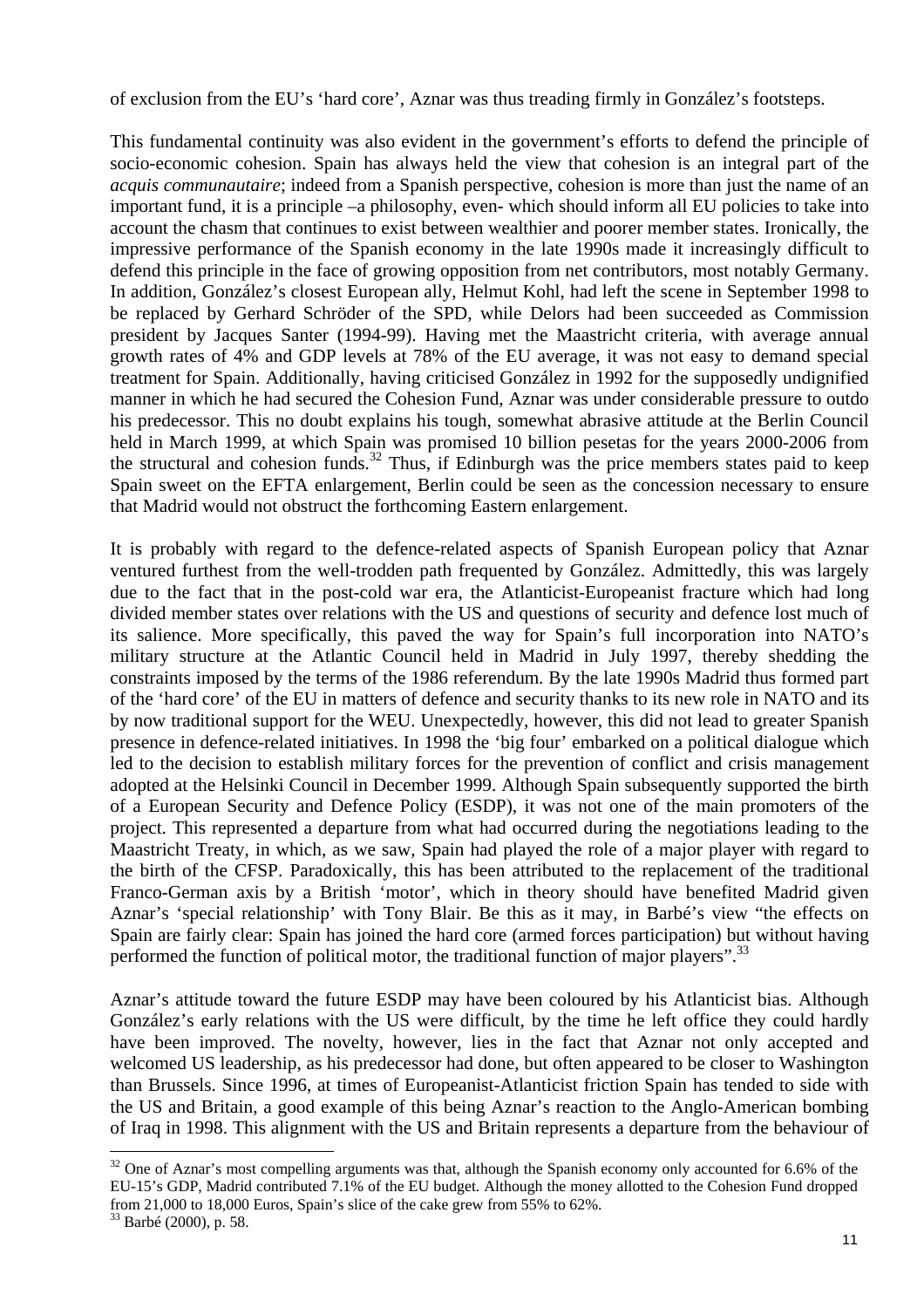PSOE governments, which almost invariably sided with the Franco-German axis in times of crisis. The Spanish prime minister's response to the terrorist attacks of 11 September 2001 would also appear to confirm this new trend. Indeed Aznar is of the opinion that some fellow-member states have been more than a little lukewarm in their response to the terrorist threat, a perception which will probably draw him even closer to Washington and London in the near future.<sup>[34](#page-12-0)</sup>

This latter point leads us to the question of the importance of alliances between member states in the promotion of national interests. As leader of the opposition, Aznar had been highly critical of González's subservience to the Franco-German axis, and was therefore unlikely to follow his lead in this respect. More importantly, however, the Franco-German axis was far less relevant in the late 1990s than it had been a decade earlier. Similarly, Aznar could no longer benefit from the existence of a strong Commission, though he did his best to support Jacques Santer in the face of European Parliament criticism, including that of its president, the Spaniard José María Gil Robles. As we have seen, during the final years of the González administration Spanish representatives had increasingly found themselves in the same camp as the British, a trend that became even more apparent under Aznar. In an ideologically hostile European Council (by 1999 Aznar was the only conservative prime minister in Europe, together with that of Luxembourg), it is understandable that the Spanish premier should have found solace in Blair, who has been described (only half jokingly) as the first christian democrat to occupy 10 Downing Street. However, talk of a Madrid-London axis should not be taken too literally. As Spain's decision to veto Britain's accession to the Schengen group in 1999 suggests, Gibraltar remains a significant obstacle. More importantly, perhaps, as the Lisbon and Stockholm European Councils have shown, when it comes to major economic issues, both Britain and Spain find it difficult to promote their special interests: the former because of its attitude to EMU, the latter because of its consistently high unemployment levels and its poor performance in areas such as R&D. In these conditions, it is no easy task to lead by example.

Many of the continuities outlined above were again in evidence in the negotiations leading up to the Nice Council of December 2000. Broadly speaking, Spain favoured a minimalist IGC, in other words, one that would allow the EU to strike the institutional bargains necessary for enlargement.<sup>[35](#page-12-1)</sup> Madrid was also anxious to prevent the adoption of qualified majority voting as a general rule, essentially so as to retain veto powers over the cohesion and structural funds, but was happy to see it extended to the second pillar, as long as this did not include military operations as such. After lengthy discussions, Spain succeeded in retaining its ability to veto decisions on these funds during the period 2007-13, which was hailed as a major political triumph. More generally, Spanish representatives feared that enhanced co-operation should not apply to the 'heart' of European integration, namely the single market and the principle of social and economic cohesion, one of several battles they would lose. Overall, however, the government's top priority was to fight attempts to use enlargement as an excuse to alter the institutional settlement reached during accession negotiations. The official view was that in 1985 Spain had been given 'big power' status in the Commission (with two commissioners, on a par with the 'big four') and 'medium sized' status in the Council of Ministers (with 8 votes as opposed to the 10 held by the 'big four'). Consequently, if Spain was to lose 'big power' status in the Commission as a result of enlargement, it was entitled to 'big power' status in the Council by way of compensation. This goal was largely achieved when Spain –actively supported by France, which no doubt felt it could do with a large southern ally in an enlarged EU- was allocated 27 votes in the future Council, only two short of the 29 awarded to the 'big four', even though this meant losing more MEPs –fourteen- than any other member state.

<span id="page-12-0"></span> $34$  Author's interview with José María Aznar, 25 September 2001.

<span id="page-12-1"></span><sup>35</sup> Elorza (2001), p. 24.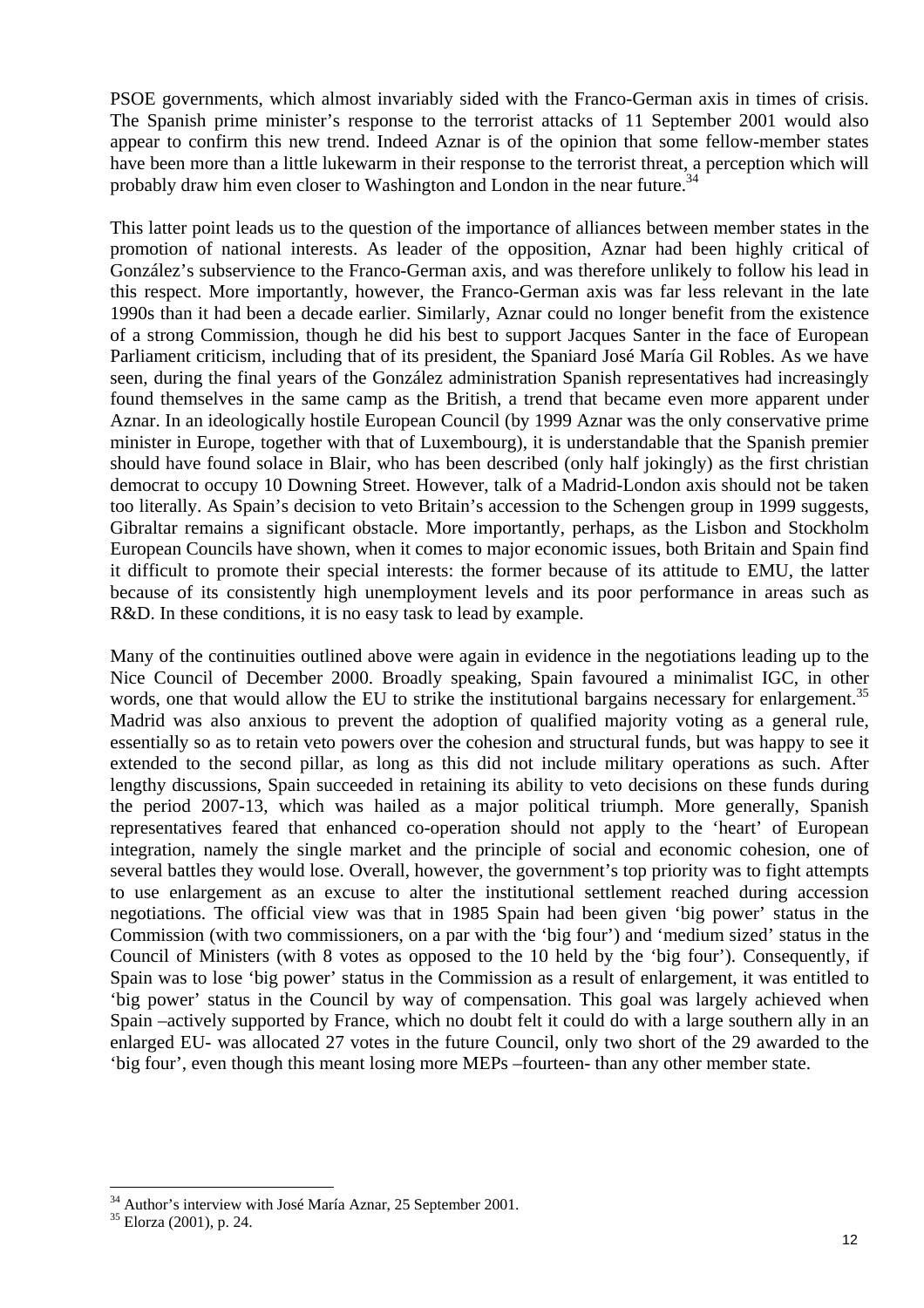#### *The Aznar government and the debate on the future of the European Union*

The Nice Council also agreed that yet another IGC would have to be convened by 2004 in order to continue to shape the process of European integration. True to his pragmatism and his 'deeds, not words' approach to politics generally, Aznar has been somewhat reluctant to take part in the current debate about the future European 'architecture'. This attitude is clearly reflected in the section of the official Spanish presidency programme dedicated to the European Convention, which boldly states that "abstract theoretical debates taken up with the definition of artificial archetypes must be avoided, and the need to meet citizens' concerns must constantly be borne in mind". The prime minister is of the view that it is somewhat irresponsible, indeed frivolous, to talk of a future federal Europe when the current EU budget cannot exceed 1.27% of the combined GDP of its fifteen member states. He is similarly wary of the notion that Europe's political problems –most notably its legitimacy deficitwill be solved by adopting a formal Constitution.<sup>36</sup> In keeping with this attitude, he has claimed on several occasions that it is immaterial how we label the outcome of the Convention's labours, given that the existing treaties already have constitutional implications for member states. (According to Eurobarometer 56, published in April 2002, 64% of Spaniards are in favour and 9% are against a European Constitution, a level of support that is somewhat below the EU-15 average).<sup>[37](#page-13-1)</sup>

Aznar has made no secret of the fact that in his view the EU is, and should remain, a Union of nation states. Some critics have argued that since he came to office in 1996 the Madrid view of European integration has become more intergovernmentalist and less supranationalist, a shift that supposedly explains an alleged loss of influence in Brussels. Whether or not this is actually the case, it is interesting to note that, according to the same source, 41% of Spaniards are in favour of the enlarged EU adopting decisions by unanimity (as opposed to an EU-15 average of 39%), while 42% favour majority voting (somewhat lower than the EU-15 average of 46%).

More controversially, perhaps, some critics have claimed that Aznar is more of a Spanish nationalist than González, an instinct that is supposedly reflected in his attitude towards European integration. This is a highly complex issue, which cannot be explored fully here. Nevertheless, it is probably true to say that while González and his party tended to see Spain as a 'Nation of nations', Aznar and his followers are happier with the concept of a single yet plural (in other words, multilingual and culturally diverse) Spanish Nation. (Interestingly, according to the latest Eurobarometer there has been a sharp increase in the proportion of Spaniards who only identify with their own nationality over the past two years, which currently stands at 38%, though 56% still see themselves as both Spanish and European. According to this source, 91% of Spaniards are proud of their national identity, and 72% also express pride in being European). Be this as it may, in practice González and Aznar have been similarly reluctant to allow Spain's regions to play a significant role in the formulation of their European policy, even though they both paid lip service to this cause (in 1993 and 1996, respectively) when they needed the parliamentary support of certain regional parties in order to remain in office.

Inevitably, centre-periphery relations have had a major impact on Aznar's thinking about the Laeken mandate to the Convention with regard to the clarification of competences, and in particular, the role of the regions. The Madrid government was one of the first to speak out against a rigid catalogue of competences, arguing that it would not be in tune with the more 'flexible' spirit of the Spanish constitution, and was also adamant that national legislation be respected at all cost. In any case, since its creation the Convention has gradually moved away from the debate over a possible catalogue of responsibilities, which has been replaced by a discussion of how best to enforce the subsidiarity principle, a trend which clearly favoured the official Spanish position.

<span id="page-13-0"></span><sup>&</sup>lt;sup>36</sup> Author's interview with José María Aznar, 25 September 2001.

<span id="page-13-1"></span><sup>&</sup>lt;sup>37</sup> [http://europa.eu.int/comm/public\\_opinion/archives/eb/eb56/eb56\\_en.htm](http://europa.eu.int/comm/public_opinion/archives/eb/eb56/eb56_en.htm)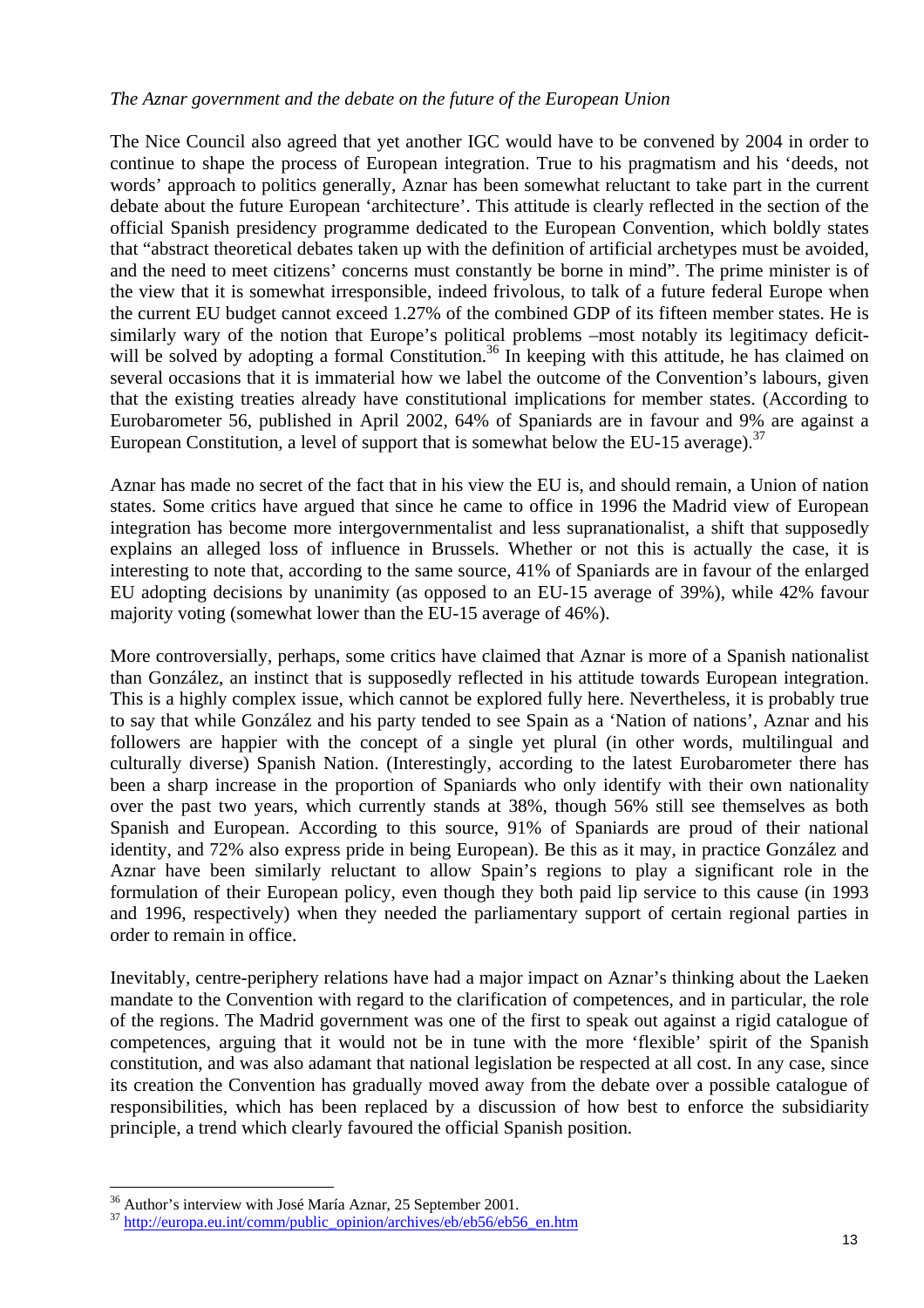Another major reason for the Madrid government's cautious approach to the debate on the future of the EU is that it is reasonably content with the existing institutional balance. (Curiously, according to the April 2002 Eurobarometer Spain is the only EU member state in which the European Parliament, the Commission and the Council of Ministers –in that order- elicit similar levels of trust from citizens). To this one must add the by-now traditional tendency of Spanish governments to see themselves as champions of the Community method. Nonetheless, in a speech delivered at St. Antony's College, Oxford, on 20 May 2002 speech Aznar was unusually critical of the current rotating presidency of the Council, and joined Chirac and Blair in advocating the election of a 'President of the Union' from the ranks of former heads of state and government, who would hold office for a longer period, be it two and a half or five years. (Just in case, he quickly added that he did not have a particular candidate in mind, not even his friend Blair). A rotating presidential team consisting of five or six serving heads of government, who would chair the various Council formations, would in turn assist this 'President of the Union'. In theory, the problems posed by the twice-yearly rotation would thus be resolved not only for EU summits but also for all Council formations. More daringly, perhaps, he also suggested that the President should be able to dissolve the European Parliament at the initiative of the Commission, though without elaborating any further.<sup>[38](#page-14-0)</sup>

Some critics have seen the Chirac-Blair-Aznar proposal as a barely-disguised attempt to transform the later into a Council secretariat, but in Spain, at least, there is still a very broad consensus in favour of a strong, credible Commission, which the prime minister does not intend to question. As far as the European Parliament is concerned, in his Oxford speech Aznar recalled the low turnouts generally recorded in European elections, and urged the Convention to recognise that citizens identify more readily with national representatives. This is fully in keeping with the Spanish prime minister's long-standing concern about the undermining of national parliaments, which he would like to see addressed by introducing a Charter of National Parliaments and a Code of Conduct that would guarantee their full participation in the European political process.

Traditionally, Madrid governments did not have to worry unduly about public opinion when it came to formulating their European policy, a situation that was probably due to a combination of the noncontroversial nature of EU membership and consistently low levels of perceived knowledge about the European project. Nevertheless, the Aznar government believes it has been successful in bringing its policies more in line with the electorate's preferences. It is therefore interesting to observe that, while remaining strongly in favour of EU membership, the latest polls detect that Spaniards are now less likely to want the EU to play a more important role in their daily lives in future than they were two years ago, and much more likely to wish things to remain as they are. This is yet another reason, and hardly the least important, why it is safe to assume the Aznar government will continue to support a prudent, pragmatic approach to European integration in the months and years to come.

#### *By way of conclusion: the dangers of punching above one's weigh*

Since its accession in 1986, Spain has sought to establish itself as one of the 'hard core' members of the EU while recognising the constraints imposed by its population size, its comparatively low level of economic development, its consistently high levels of unemployment and its status as a 'cohesion country'. As we have seen, over the past decade-and-a-half it has attempted to do this in a number of different ways. In the first place, it has taken full advantage of EU policies in order to advance along the road to real –as opposed to merely nominal- convergence with the more economically developed member states. Secondly, and fully in keeping with the principle that EU membership is about sharing rather than losing sovereignty, and hence about sharing rather than losing influence, Spain has been a consistent advocate of a 'deepening' of the EU, as its attitude to EMU, amongst many other major projects, reveals. Thirdly, it has also consistently favoured the EU's ability to play a

<span id="page-14-0"></span><sup>&</sup>lt;sup>38</sup> <http://www.sant.ox.ac.uk/areastudies/lectures/aznar.htm>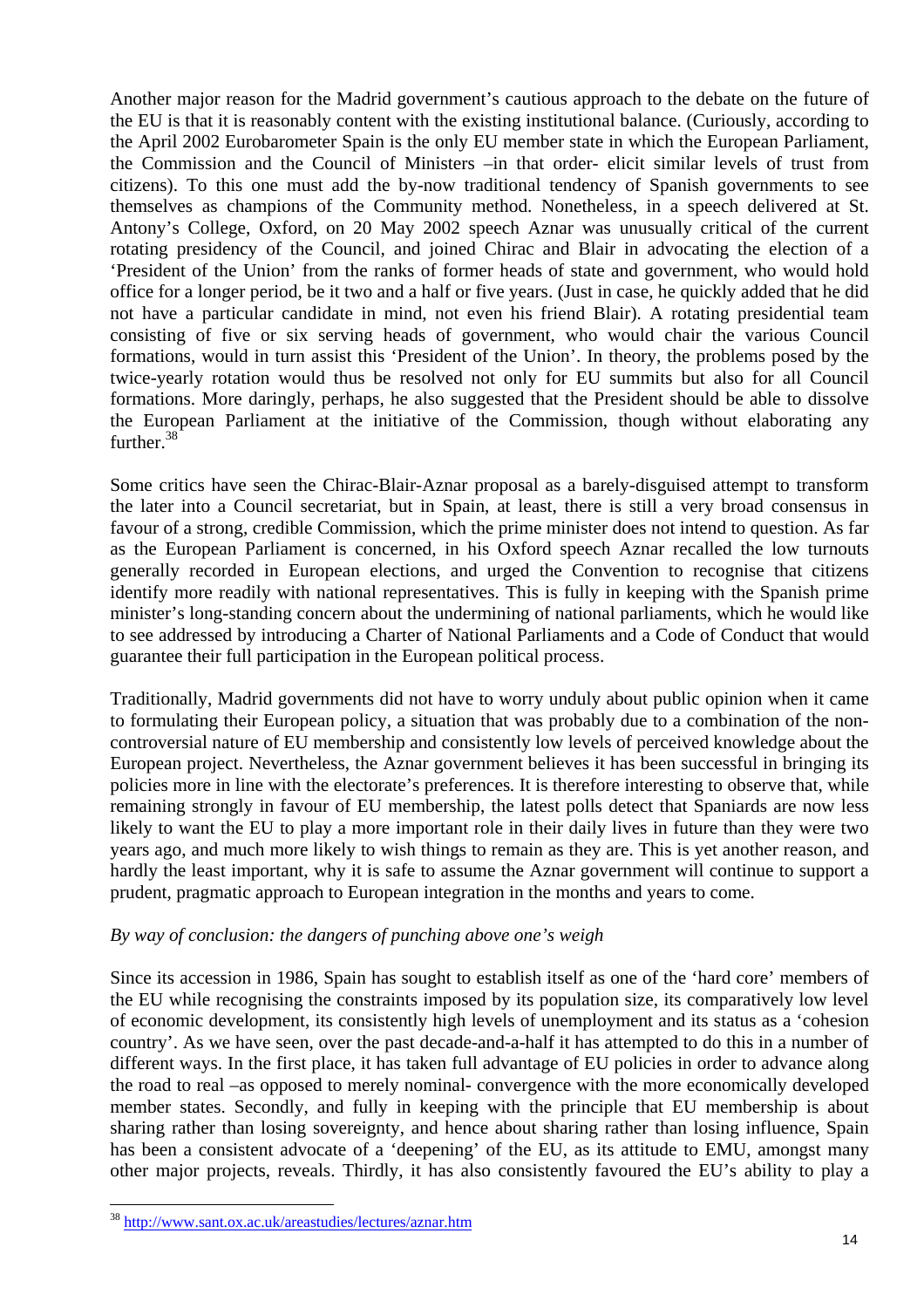leading role in world affairs, largely so as to overcome its own shortcomings in this sphere prior to accession. Finally, in order to guarantee all of the above, Madrid has fought hard to retain its institutional status within the EU and reach fruitful alliances with other member states.

The forthcoming Eastern enlargement may significantly modify Spain's current weight and role within the EU as a whole. Indeed Spain is facing the prospect of ceasing to be a major recipient of EU funds in order to become a potential donor, and from moving from a situation in which its democracy had been underwritten by other EU members to one in which Spain will be expected to do something similar with regard to the new democracies of Central and Eastern Europe. In private, government officials acknowledge that, since they are not in a position to block enlargement, there is no point in opposing it in public. This would probably prompt certain net contributors to the EU budget to blame the cohesion countries for lack of progress on enlargement, while at the same time antagonising candidate countries who might otherwise become valuable allies in the not too distant future. This partly explains why these same officials never tire of pointing out that enlargement is a popular cause in Spain; indeed according to the Eurobarometer study quoted above, 61% of those polled are in favour, while only 18% are against. However, they also conveniently forget to add that this may be because, according to the same source, of all EU citizens, Spaniards feel amongst the least informed about enlargement and its consequences.

The challenge of enlargement no doubt offers fresh opportunities for Spain, but it is by no means certain that it will be able to take full advantage of them unless it undertakes certain reforms. Some of these will require substantial changes in the Spanish economy –most significantly with regard to the labour market- and cannot be expected to take place overnight. The Aznar government's obsession with the Lisbon agenda would nevertheless suggest that it is fully aware of the magnitude of the task at hand.

Others reforms, though admittedly less significant, could be tackled with relative ease. The proportion of the budget devoted to the Foreign Ministry –0.46% of the total in 2001, even less than the 0.48% ear-marked in 1991- will have to be increased significantly in future given that the system will be even more over-stretched than it is as present. The Spanish state currently employs some 2,400 civil servants abroad, only a fraction of whom -455- are career diplomats, with a further 230 diplomats based in Madrid.<sup>39</sup> Similarly, it is very telling that four candidate countries, namely Estonia, Latvia, Lithuania and Malta, do not yet have a Spanish embassy. Finally, for many years now defence expenditure has remained one of the lowest in Europe, a trend which has slowed down the transition from conscript to professional army currently under way, thereby undermining the credibility of Spain's commitment to the Rapid Reaction Force, amongst others.

In some ways, it could be argued that during the past decade-and-a-half Spain has been living beyond its means in the EU, or even punching above its weight. Inevitably, perhaps, this success has led to a certain complacency, which may soon become counterproductive. Many of Spain's friends and allies would like to see it move beyond its generally reactive, somewhat defensive stance in the EU and adopt a more ambitious, proactive attitude. If the Madrid government wishes to rise to the challenge, it would probably be well advised to devote greater material and intellectual resources to its European policy in future.

<span id="page-15-0"></span><sup>39</sup> Elvira Sánchez Mateos (2001), p. 13.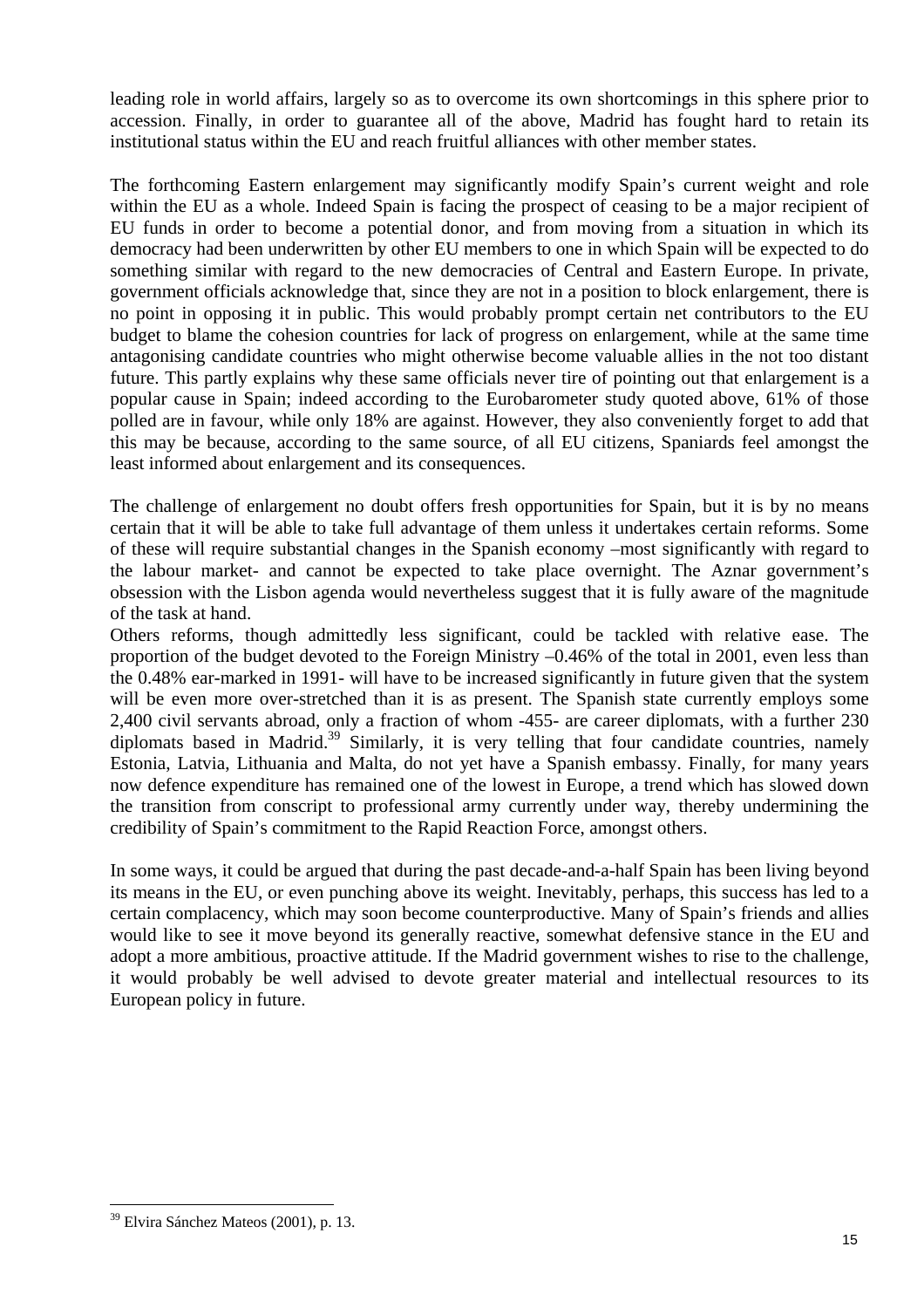### **References**

José Mª. de Areilza Carvajal, Las transformaciones del poder europeo: reforma institucional, principio de subsidiariedad y cooperaciones reforzadas, in José M. de Areilza Carvajal (ed), España y las transformaciones de la Unión Europea, FAES, 45 (Madrid, 1999).

José Mª. de Areilza Carvajal, Reflexiones sobre España y el debate constitucional europeo, in Benjamín Michavila (ed.), España en la nueva Europa (Madrid, 2000).

Esther Barbé, Spain: Realist integrationism, in F. Algieri and E. Regelsberger (eds.), Synergy at Work: Spain and Portugal in European Foreign Policy (Bonn, 1996).

Esther Barbé, La política europea de España (Barcelona, 1999).

Esther Barbé, Spain and CFSP: the emergence of a 'major player'?, in Richard Gillespie & Richard Youngs, Spain: The European and international challenges, *Mediterranean Politics*, volume 5, number 2, Summer 2000.

Belén Barreiro & Ignacio Sánchez-Cuenca, La europeización de la opinión pública española, in Carlos Closa (ed.), La europeización del sistema político español (Madrid, 2001).

Javier Elorza, El Tratado de Amsterdam: una evaluación española, in Various authors, España y la negociación del Tratado de Amsterdam (Madrid, 1998).

Javier Elorza, La UE después de Niza, *Política Exterior*, 79, January 2001.

Laura Feliu & Mónica Salomón, La dimensión Sur de la UE: políticas para el Mediterráneo, in Esther Barbé (ed.), Política exterior europea (Barcelona, 2000).

Richard Gillespie & Richard Youngs, Spain's international challenges at the turn of the century, in Richard Gillespie & Richard Youngs, Spain: The European and international challenges, *Mediterranean Politics*, volume 5, number 2, summer 2000.

Guillermo Gortázar (ed.), Visiones de Europa (Madrid, 1994).

Rafael Grasa, Política exterior y de seguridad en un año de tránsito, Anuario CIDOB 1997, (Barcelona, 1998).

Christopher Hill, Visions of Europe (London, 1993).

Dimitrios Kavakas, Greece and Spain in European Foreign Policy. The influence of southern member states in Common Foreign and Security Policy (Aldershot, 2001).

Paul Kennedy, Spain, in Ian Manners & Richard G. Whitman, The foreign policies of European Union member states (Manchester, 2000).

Michael P. Marks, The formation of European Policy in Post-Franco Spain (Aldershot, 1997).

Félix Moral, La opinión pública española ante Europa y los europeos, Centro de Investigaciones Sociológicas, Estudios y Encuestas, 17 (Madrid, 1989).

Andrew Moravcsik, The choice for Europe (London, 1999).